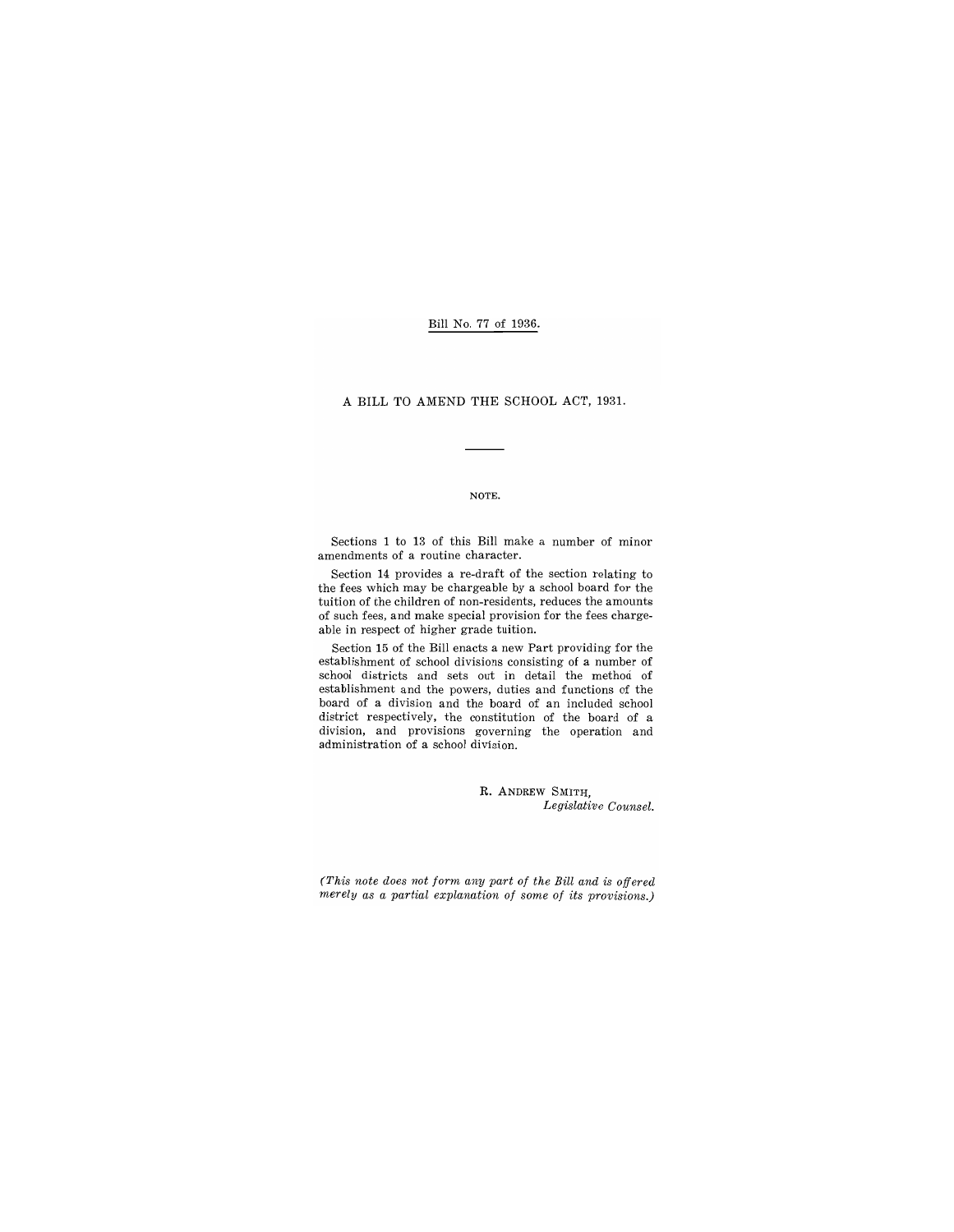# **BILL**

#### No. 77 of 1936.

#### An Act to amend The School Act, 1931.

#### *(Assented to* , 1936.)

**HIS MAJESTY,** by and with the advice and consent of the Legislative Assembly of the Province of Alberta, enacts as follows:

**1.** This Act may be cited as "The School Act, 1931, Amendment Act, 1936."

*2. The School Act,* 1931, being chapter 32 of the Statutes of Alberta, 1931, is hereby amended as to section 50 there-<br>of by striking out the words "the statements", where the<br>same occur in paragraph  $(a)$  thereof, and by substituting<br>therefor the words "the minutes of the last an

3. The said Act is further amended as to section 51 thereof by striking out the words "to read the statements", where the same occur therein, and by substituting therefor the words "the words" the words "the words" of the and thereafter the statements".

**4.** The said Act is further amended as to section 52 thereof by striking out the words "one hour", where the same occur in subsection (1) thereof, and by substituting therefor the words "ninety minutes".

**5.** The said Act is further amended as to section 53 thereof by striking out the same and by substituting therefor the following:<br>
"53.—(1) Any two electors of the district may nominate

for election as a trustee any person who is qualified as provided in section as a trustee any person who is qualified as provided in section 64.<br>"(2) Any nomination shall be withdrawn if the person mominated intimates to

**6.** The said Act is further amended as to section 63 thereof by adding at the end thereof the words "unless he has become disqualified by reason of any of the provisions of sections 66, 67 and 68, in which event he shall hold office upon becoming so disqualified."

**7.** The said Act is further amended as to section 111 thereof by striking out the words "The chairman", where the same occur therein, and by substituting therefor the words "The chairman or an inspector".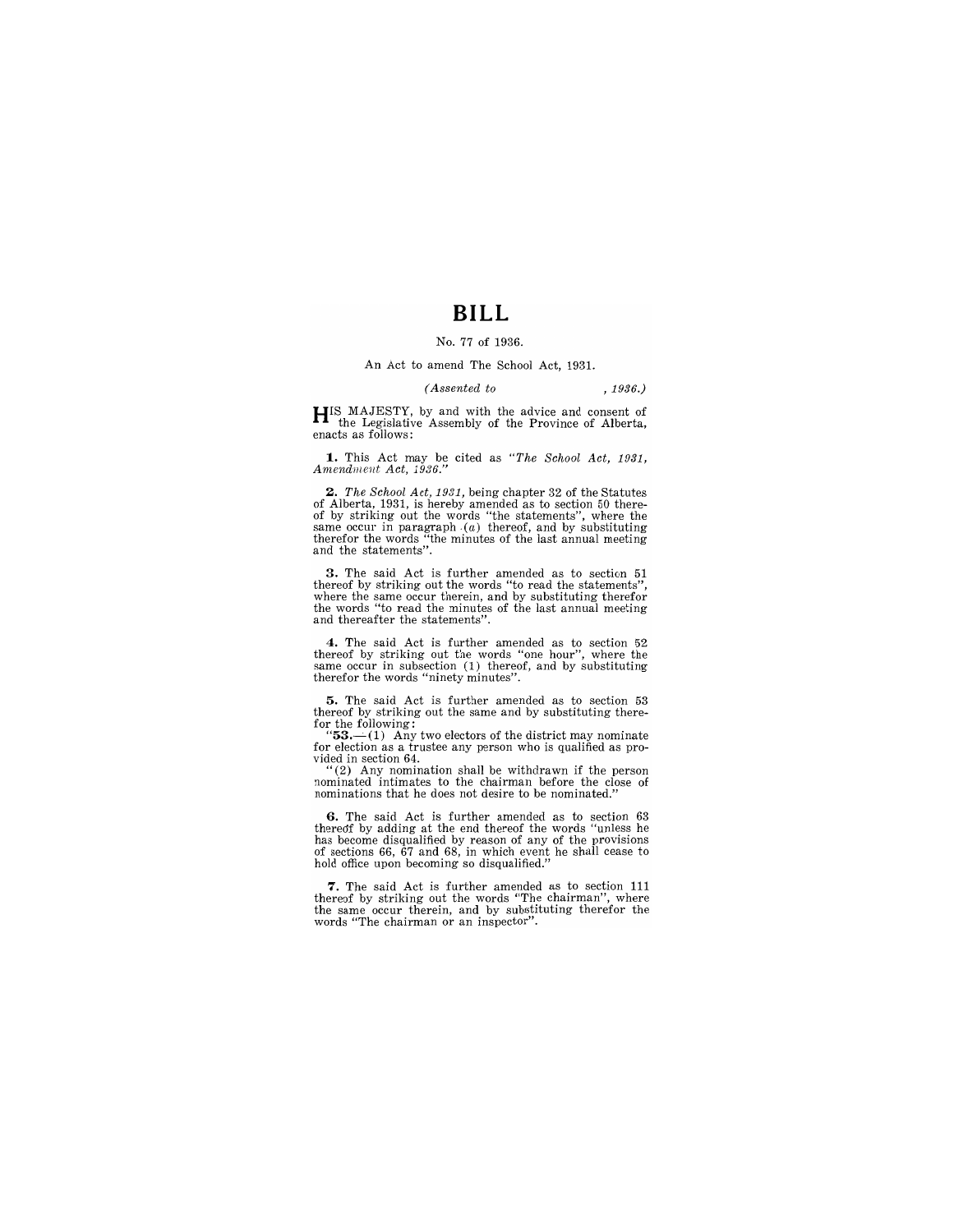**S.** The said Act is further amended as to section 119 thereof by striking out the word "truancy," where the same occurs in paragraph (v) thereof.

9. The said Act is further amended as to section 125 thereof by striking out the word "chairman", where the same occurs in paragraph (e) thereof, and by substituting therefor the words "chairman or an inspector".

**10.** The said Act is further amended as to section 154 thereof by striking out the words "except on the order of the Minister", where the same occur in subsection  $(4)$  thereof, and by substituting therefor the words "ex

11. The said Act is further amended as to section 161 thereof by striking out the words and figures "until the first day of July, 1936", where the same occur in subsection (4) thereof, and by substituting therefor the words and figures "until the first day of July, 1938".

**12.** The said Act is further amended as to section 162 thereof by adding at the end of subsection (2) thereof the following new paragraph:

"(g) Days proclaimed as holidays by order of the Governor General in Councilor the Lieutenant Governor in Councilor by the mayor of a city or town."

13. The said Act is further amended as to section 166 **thereof** by striking out the word "truancy," where the same occurs therein.

14. The said Act is further amended as to section 202 thereof by striking out the same and by substituting there-

for the following:  $\alpha$  at the same and  $\alpha$  *y* substituting ancre-<br>
"202.--(1) Except as hereinafter provided no fees shall<br>
be charged by the Board of any district on account of the<br>
intendance at its school of any chi guardian is a resident of the district.

"(2) The Board of any district may charge for pupils under Grade IX, as classified by the regulations of the Department, a fee of twenty cents per day for each pupil in attendance at its school whose parent or lawful guardian is not a resident of the district, which fee shall be payable monthly at the end of every month:

"Provided that the total amount payable by any parent or guardian for his family on account of such fees shaH not, together with the amount of taxes (if any) paid or payable by him to the district for the year, exceed the sum of sixteen dollars for any year:

"Provided further that if the school of the district in which such parent or guardian resides is closed during any portion of the school year without the consent of the Minister, no fees shall be charged the parent or guardian of<br>such child during the time the school of such district is so<br>closed, but the Board of the district at whose school such child is in attendance may charge the district whose school

2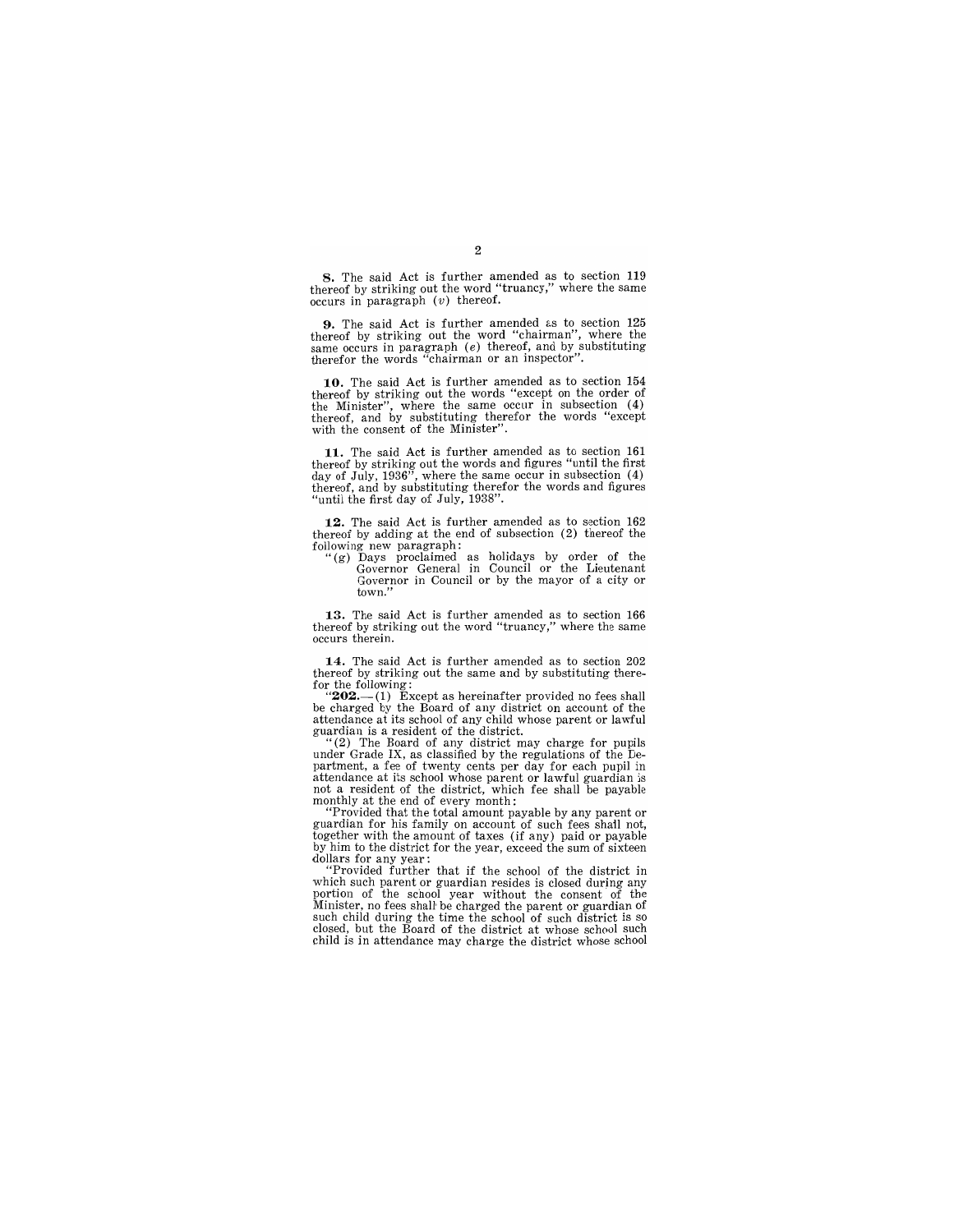is so closed a fee of twenty cents per day for each pupil for each day of attendance, which fees shall be payable at the end of the calendar year upon account being rendered by the Board without any deduction for the amount of taxes paid by any parent or guardian.

or payable as aforesaid by any parent or guardian.<br>
"(3) The Board of any district may charge for pupils in Grades IX, X and XI, first and second year commercial<br>courses, special commercial courses and first and second<br>year technical courses as classified by the regulations of the Department of Education, a fee of three dollars per month (or fractional part thereof) per pupil in attendance at its school, if the parent or lawful guardian of such pupil is not  $\alpha$  is the end of every month by the Board of the nonthly at the end of every month by the Board of the listrict in which the parent or lawful guardian of such pupil resides:

Provided, however, that the total amount of such fees for the term ending the thirty-first day of December shall of exceed twelve dollars per pupil, and for the term ending<br>the thirtieth day of June shall not exceed eighteen dollars per pupil:

"Provided further that no fee may be charged on account of the attendance at the school of any child whose parent or lawful guardian is resident in unorganized territory and on lands subject to taxation under *The Educational Tax Act:*  lands subject to taxation under The Educational Tax Act:<br>"Provided further that no school district shall be liable

for fees on account of instruction given to any such pupil if such instruction is available at the school in the district in which the parent or lawful guardian resides, but in that case the said parent or lawful guardian shall pay to the district carrying on the school attended by the pupil fees at the rate provided in this subsection, but may abate the amount of the fees payable by the amount of school taxes (if any) paid or payable by him for the year to such school

district:<br>  $\alpha$  in the struction which a pupil is receiving is available in the school<br>
istruction which a pupil is receiving is available in the school<br>
of the district in which his parent or lawful guardian resides, the amount of fees payable by the parent or lawful guardian shall be the proportion of the total which the number of subjects offered in the district of which the parent or guardian is a resident bears to the total number of subjects in which instruction is received by the pupil, and the amount of fees payable by the Board shall be the remainder:

Provided further that instruction in all or any of these grades shall not be deemed to be available to a pupil in a district which maintains only one room in operation unless the Board obtains from an inspector his authorization in me Board obtains from an inspector instance in the school.<br>
"(4) The Board of any district may charge for pupils in

Grade XII, third year commercial course and third year technical course as classified by the regulations of the De-partment of Education, a fee of four dollars per month (or partitional part thereof), a ree of four woman specificational part thereof) per pupil in attendance at its school<br>of the parent or lawful guardian of such pupil is not a<br>resident of the district, which fee shall be payabl of such pupil: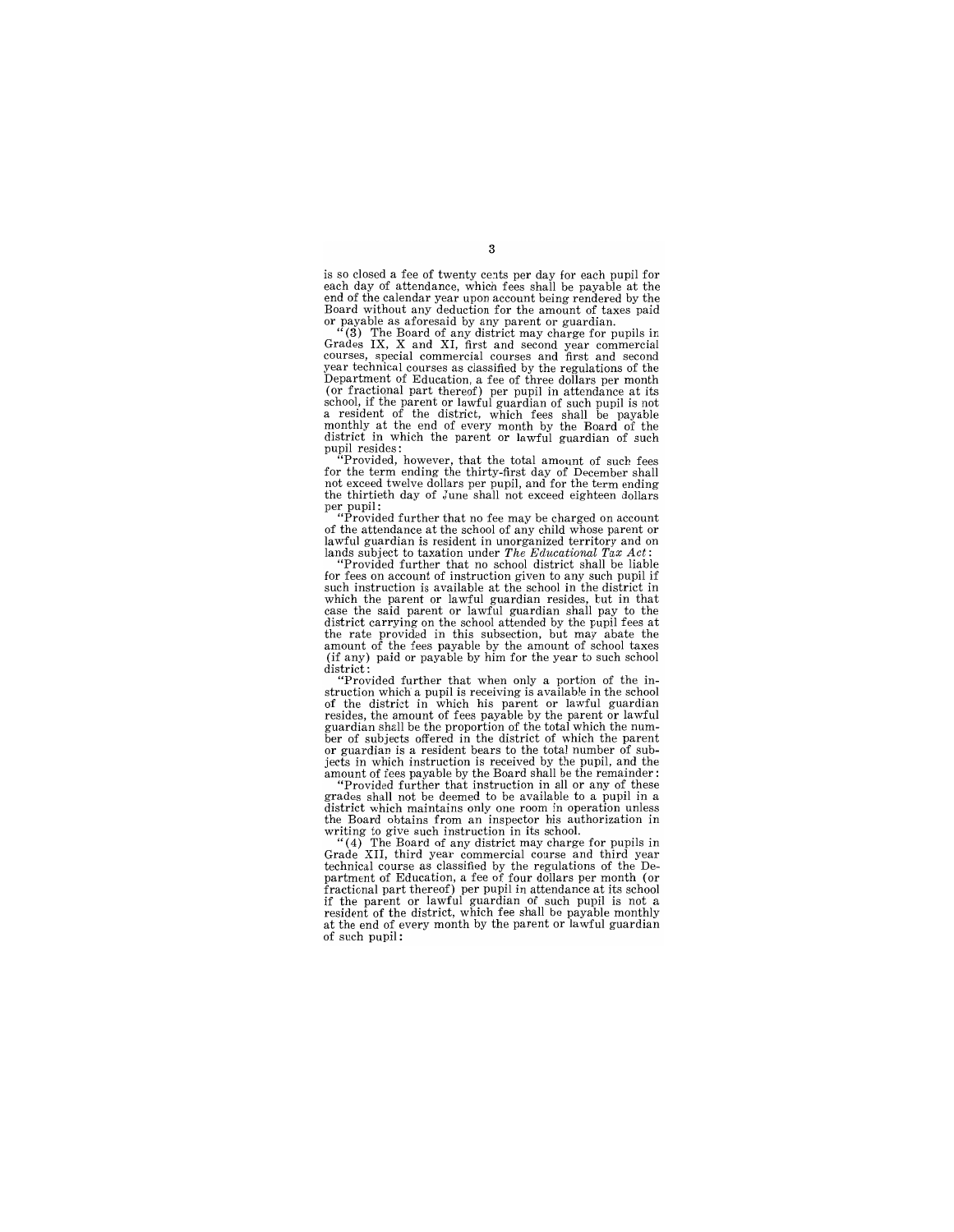"Provided, however, that the amount of fees payable by a parent or lawful guardian under this subsection may be payable by him for the year to the school district in which the pupil is in attendance.

 $(5)$  The Board of any district maintaining a technical school or special classes in technical, commercial, art, or other higher training, may charge for a pupil in attendance at its school, if the parent or lawful guardi

is not a resident of the district, such fees from time to time<br>as shall be approved by the Minister:<br>"Provided, however, that when the fees so approved are<br>higher than those provided for in subsections (3) or (4)<br>any exce guardian:

"Provided further that the amount of fees payable by a parent or lawful guardian under this subsection may be

abated by the amount of the school taxes (if any) paid or<br>payable by him for the year to the school district in which<br>the pupil is in attendance.<br>"(6) The liability of a Board to the payment to another<br>"(6) The liability o such instruction; and thereafter any fees payable in respect of that pupil shall be at the rate prescribed by subsection (3) hereof and shall be payable by the parent or lawful guardian of the pupil.

 $(7)$  In case a pupil has been receiving instruction at a school of the district in which the pupil's parent or lawful guardian resides in one or more of the following courses, neamely, Grade IX, Grade X, Grade XI, first six years the Board of that district may charge the parent or lawful guardian fees for instruction furnished to the pupil in any of the said grades after the completion of the<br>fifth or sixth year of such tuition, as the case may be, at the<br>rates prescribed by subsections (3) and (4) hereof.<br>"(8) In any case in which the Board of a distr

third year technical courses, or tuition partially in Grades IX, X and XI (or equivalent commercial and technical courses) and partially in Grade XII (or equivalent commercial and technical courses), to a pupil whose paren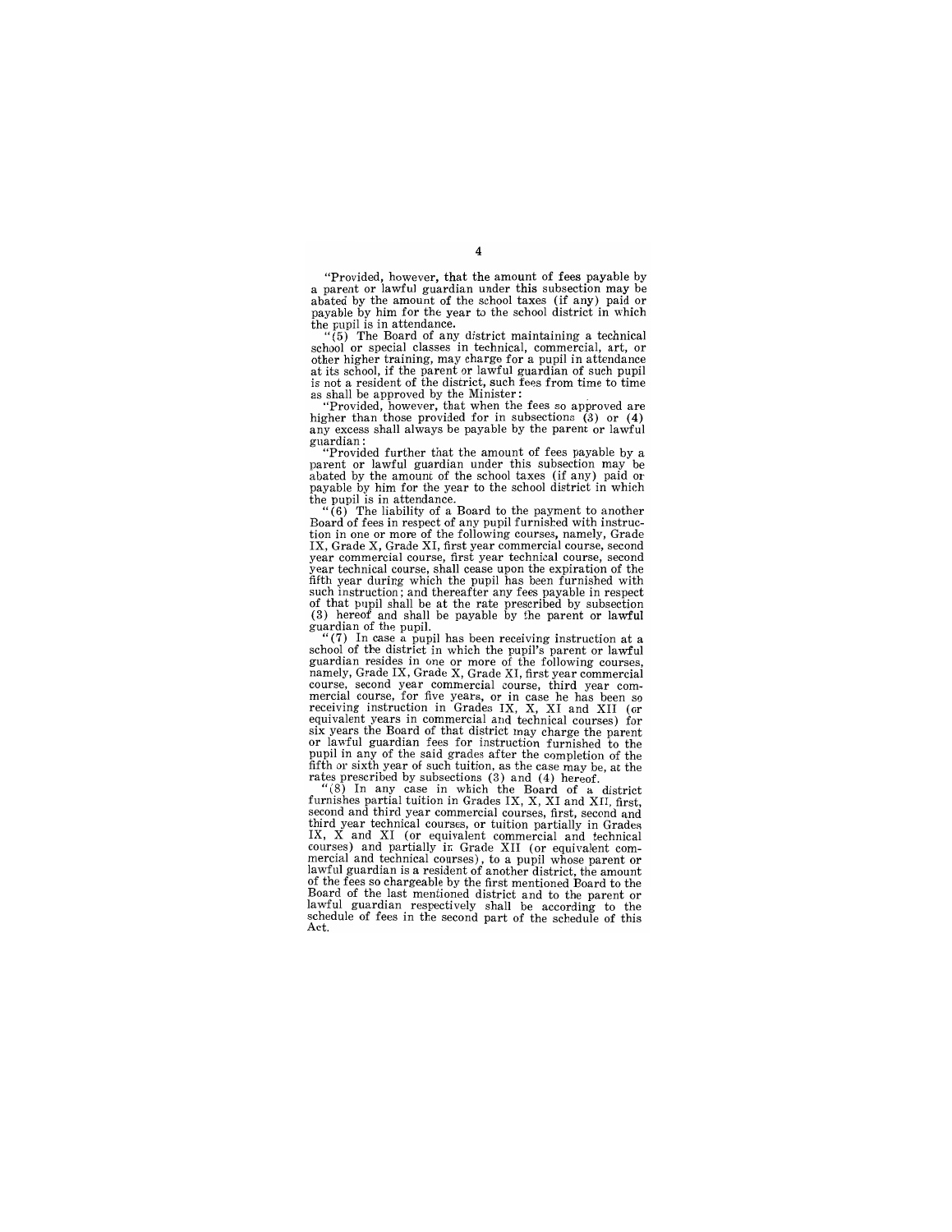"(9) Fees payable under this Part may be recovered with costs in any court of competent jurisdiction in the Province, as a debt due to the Board of Trustees, from any person or

Board by whom the same are made payable under this Act.<br>"(10) The certificate of an inspector of schools as to the Trades taught in the school of any district and the educa-<br>tional standing of any child, shall be final and conclusive as<br>to the facts stated therein, for all the purposes of this Part.

to the facts stated therein, for all the purposes of this Part.<br>"(11) All disputes under this section as to the amount of fees payable by a Board and by a parent or lawful guardian shall be referred to the Chief Inspector of Schools, whose decision shall be final.

 $(12)$  The imposition of fees by a Board under the provisions of this section shall not disentitle the Board from receiving a grant under any of the provisions of *The School* 

Example a grain under any of the provisions of the school<br>Frants Act.<br>"(13) Where school districts are included in a division<br>stablished pursuant to Part XVII of this Act the provisions<br>f this section shall not apply to a Board of a district included in a division shall be deemed to<br>be a reference to the Board of the Division."

#### **15.** The said Act is further amended by inserting therein, immediately after section 231 thereof, the following:

#### "PART XVII.

**"231.**—(1) Where the conditions prevailing are such that it appears advisable in the interests of education so to may it appears anywhere in the interests of cutation so to on it it is so requested by the boards of trustees of the majority of school districts in a proposed division, the dimister may by order constitute a school divis districts wholly or partially included in a consolidated district.

"(2) Every school division shall be divided by the Using the order constituting the division into not less<br>han five subdivisions consisting of school districts included<br>herein, and every such school district shall be included in a<br>ubdivision.

- "(3) Every order constituting a school division shall,- "(a) nominate some person as the secretary for the time being of the division; and
- (*b*) fix the day, time and place for the holding of the  $f(t)$  fix the day, time and place for the division, and in case it is necessary to hold an election of any members of the Divisional Board, the day and time
- for the holding of any such election; " $(c)$  assign a name and number for the school division and a distinctive number to each subdivision.

" (4) Where the conditions prevailing are such that it appears advisable in the interests of education so to do, or if it is so requested by the boards of trustees of the majority of school districts in a proposed division, the Minister may by order from time to time,

 $(a)$  include in an established division any one or more public school districts and include the same in a subdivision;

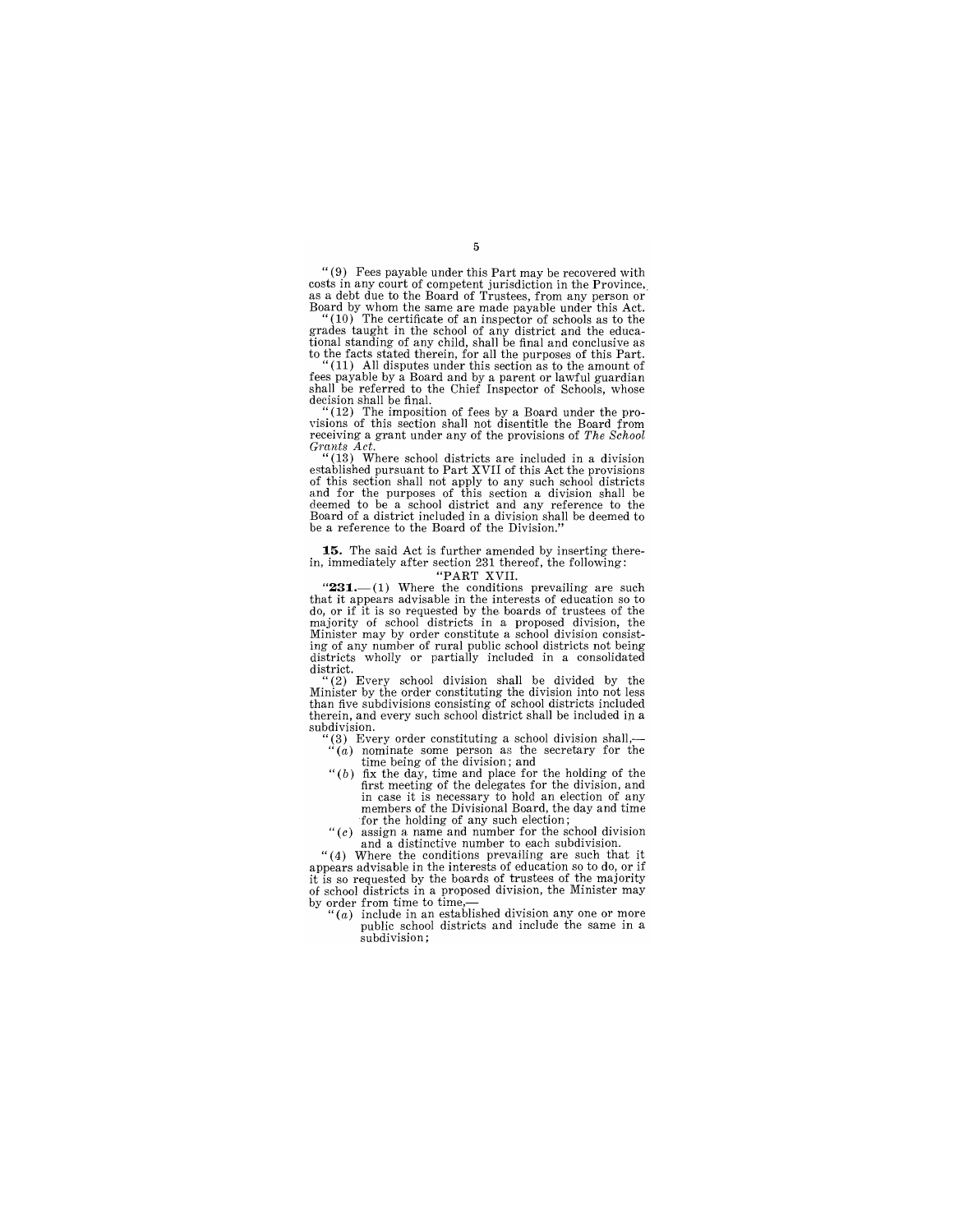" $(b)$  transfer any school district included in a division to another division;

" $(c)$  transfer any school district included in a division from one subdivision to another; and

" $(d)$  exclude from a school division any school district included therein.

" (5) Every order made pursuant to this section shall be published in *The Alberta Gazette* and a copy of every such order shall be sent by registered mail to the secretary of

every school district mentioned therein.<br>"232.—(1) Upon the making of an order constituting a school division, the secretary of every school district named therein shall, not later than the tenth day prior to the day fixed by the order for the first meeting of the delegates of the school division, call a meeting of trustees for the purpose of electing a delegate.

 $(2)$  In every year after the year in which a school division is constituted, the secretary of each school district in the division shall in the month of September call a meet- ing of the trustees for the purpose of electing a delegate.

(3) At any such meeting the trustees attending thereat shall proceed to elect a delegate who shall be a British subject, an elector of the district and able to read and write, and thereupon the secretary of the school district shall furnish the person so elected with a certificate of his election and shall advise the secretary of the division of the name<br>and post office address of the delegate.<br> $\frac{u}{d\lambda}$  on an definition and leader

"( 4) In case default is made by a board of trustees in appointing a delegate, the Minister may by writing appoint a delegate for the district.

"233.-(1) A meeting of the delegates of a school division shall be held on the day and at the time and place fixed by the order constituting the division for that purpose and on the first Tuesday in December of every subsequent year at such time and place as may be fixed for that purpose by the Divisional Board. "(2) The secretary of the division shall send to each

delegate by mail a notice in writing of the day, time and

place of such meeting.<br>
"234.—(1) A quorum for a meeting of delegates shall<br>be a number which is not less than one-half of the number of school districts in the division. "(2) If at the expiration of one hour after the time fixed

for a meeting of delegates a quorum is not present, the delegates shall by resolution adjourn the meeting to a day and time which shall be not more than five days after the day originally appointed for the meeting.<br> $235 - ($ 

meeting was adjourned, the delegates then present shall<br>commence the meeting by appointing one of their number<br>as chairman and shall then proceed to the reading of the<br>reports of the superintendent, the secretary of the di the auditor, and any other statements or communications relating to the affairs of the division and the discussion thereof as may seem desirable.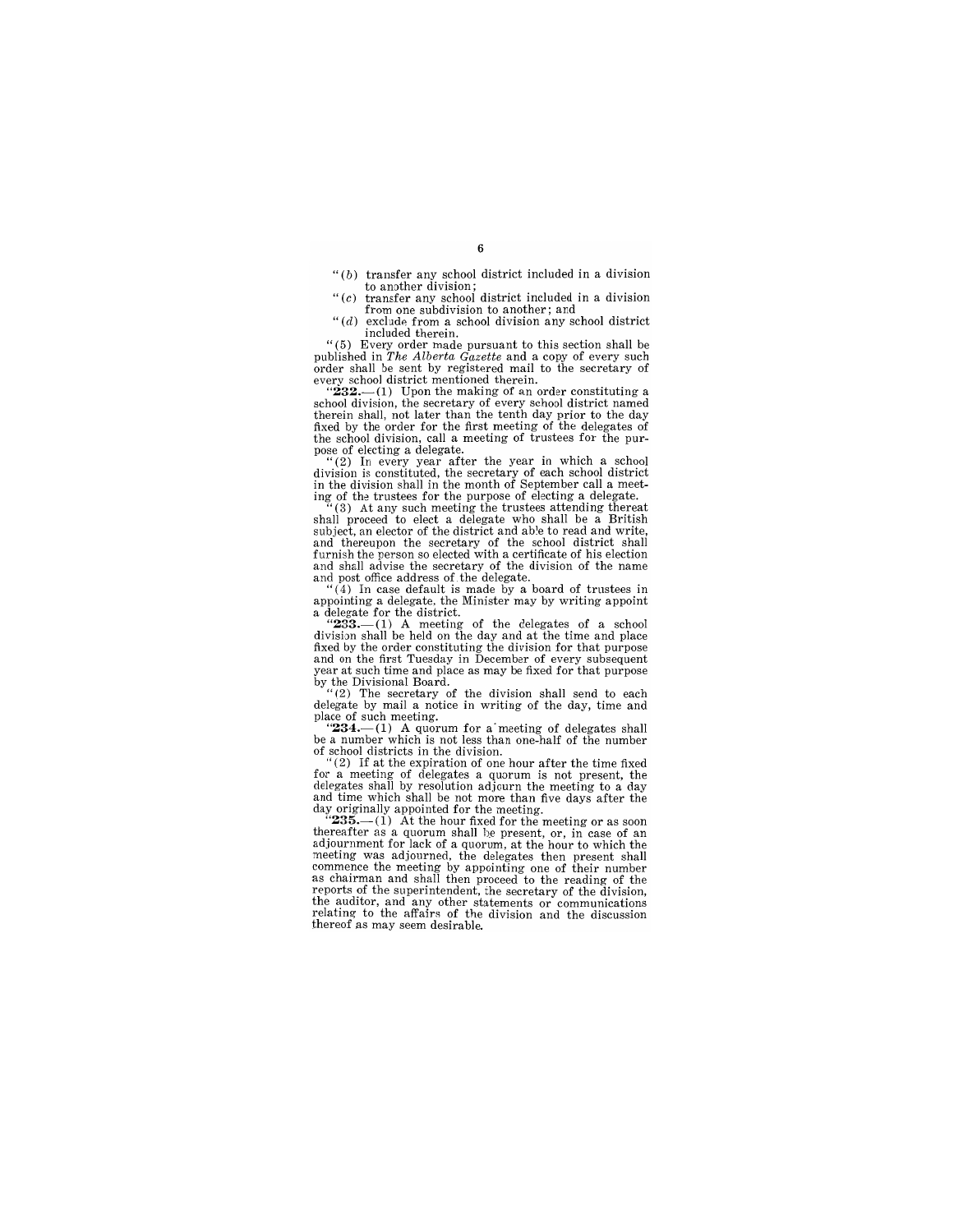"(2) Immediately after the expiration of one hour after the commencement of the meeting, the chairman shall adjourn the same until the conclusion of the separate meetings of the delegates for each subdivision, and immediately upon such adjournment the delegates of each subdivision shall meet separately and appoint a chairman who shall proceed to call for the nomination of candidates for the an elector of a district within the subdivision, and such meeting shall remain open for the period of thirty minutes from the time when the chairman first called for nominations.

 $\tilde{C}(3)$  Every nomination shall be in writing in Form I in the schedule hereto and shall be signed by a delegate and by one other person who shall be a British subject, an elector of a district included in the subdivision, able to read elector of a district included in the subdivision, able to read and write and is not in arrears for taxes due to the district, and shall be accompanied by a statement in writing in Form K in the schedule hereto signed by the candidate as to his qualifications for election and his willingness to accept the office.

 $(4)$  If, after the expiration of the said period of thirty minutes, the chairman shall have received only one such nomination, he shall declare the candidate nominated to be duly elected as a member of the Divisional Board of Trustees and shall immediately thereafter deliver to the secretary of the division a certificate of that candidate's election, and if he shall have received more than one such nomination he shall immediately thereafter deliver to the secretary of the division a certificate signed by him setting out the names and addresses of the persons so nominated.

ou the names and adduces or the persons of ounder than one are nominated.<br>
ed in any subdivision a poll shall be held in that subdivision.  $(2)$  The secretary of the division shall cause a sufficient

number of ballot papers to be printed and delivered to the secretary of each school district in the subdivision and advise him in writing of the necessity for taking a poll,—

(a) at least ten days before the day fixed in the order constituting the district for the taking of a poll; or

(b) in any subsequent year before the twenty-fifth day of December.

" (3) In the year in which the division is constituted, the secretary of each such school district shall proceed to call a meeting of the electors of the school district upon the date, and at the time and place fixed for that purpose in the order constituting the division in the manner prescribed in section

46 of this Act.<br>"237. The poll shall be held at the public meeting of electors of the school district held on the day fixed for that purpose in the order constituting the division and in any subsequent year on the second Tuesday in January.

**"238.** Subject to the other provisions of this Part, all the provisions of sections 86 to 99, both inclusive, relating to the taking of a poll for the election of trustees of a rural school district shall, *mutatis mutandis,* be applicable to the taking of a poll in a subdivision.

**"239.** Upon the close of the poll the chairman and secre-<br>"239. Upon the close of the poll the chairman and secre-<br>tary of the meeting shall count the ballots in the presence of at least two electors, shall make out and sign a statement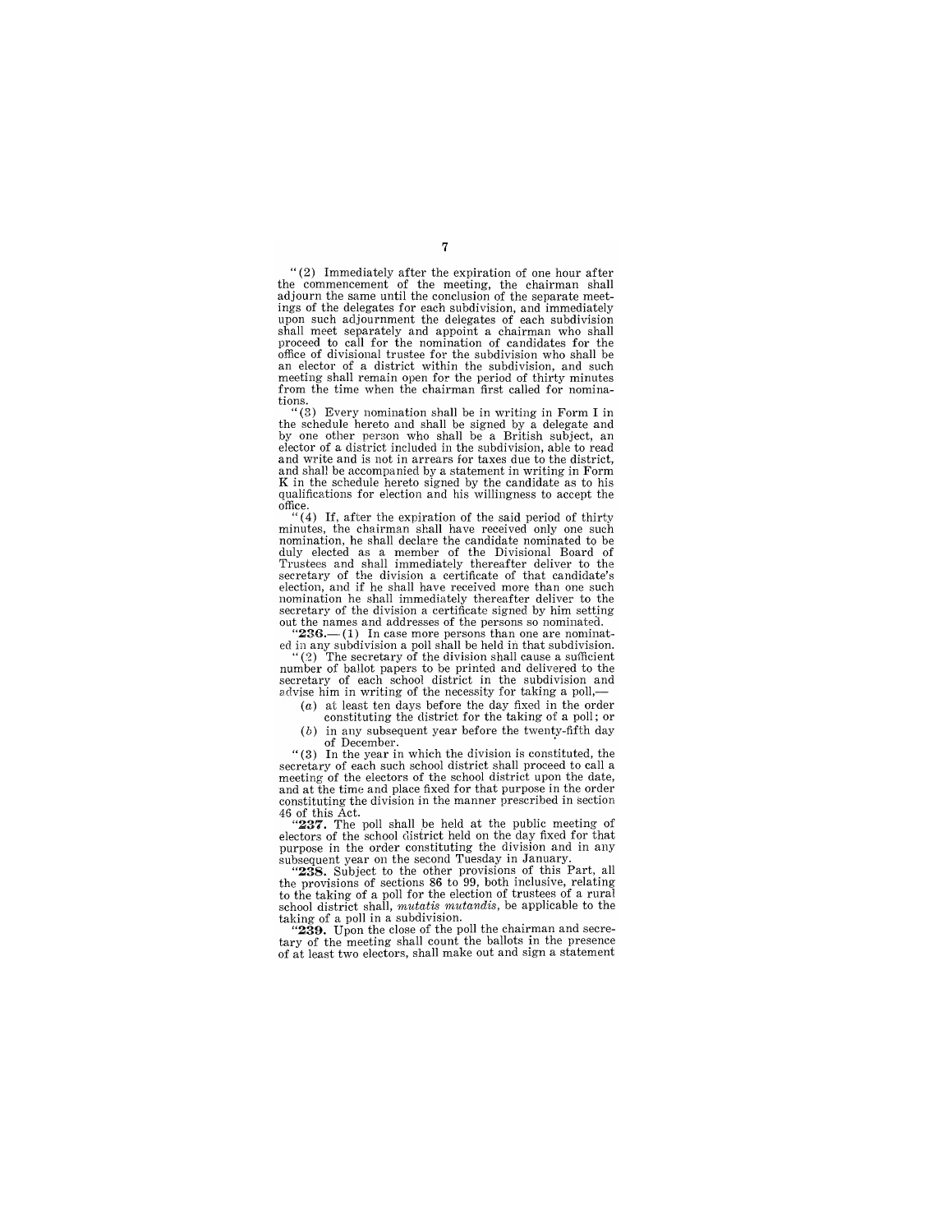of the ballots in duplicate, shall forward one statement of the ballots to the secretary of the division by mail in a separate envelope, and shall make up into a parcel and seal the ballots cast, together with the other statement of the ballots, and deliver the same to the secretary of the division ballots, and deliver the same to the secretary of the division or forward the same to him by registered mail.

"240. As soon as the secretary of the division has re-<br>ceived the ballots and statements from all the districts in the subdivision he shall, in the presence of at least two electors of the division count all the ballots and declare the person with the greatest number of votes elected: if it is found that two or more persons have each received an equal number of votes, the person whose nomination is first shall be deemed to have more votes than the person whose nomination is subsequent; and he shall forthwith certify in writing to the secretary of each school district in the sub-<br>division and to the Minister the name of the person elected division and to the Minister the name of the person elected as a member of the Divisional Board in the subdivision.

"241. The validity of the election of any member of a Divisional Board may be contested before a judge upon the relation of any elector of a district in the division, and the proceedings thereon shall be the same as in the case of conproceedings thereon shall be the same as in the same as in the same of councillors under *The Controverted* 

*Municinal Elections Act.*<br>
" $242$ —(1) Subject to the other provisions of this section a member of a Divisional Board shall hold office for a term of two years and if at the expiration of that term his successor has not b

until the election of his successor. "(2) In the case of the first members of a Divisional Board elected after the constitution of a division at the organization meeting of the Board, the chairman shall place the names of all the members, each written on a separate piece of paper, each piece similar to the other in shape, kind and colour, in a receptacle and shall then draw therefrom at random, one by one, three of the names therein, and shall cause the names so drawn to be recorded on the minutes. and the three members whose names are drawn shall hold office for two years, and the remaining members shall hold office for one year, and in either case until their successors are elected and take office.<br>"243. The persons so elected as members of the Board

of a division shall constitute the Board of the division which as may be prescribed by the Minister, shall have a common seal and shall, subject to the other provisions of this Part, have the administration of the educational affairs of the school districts in the division.

"244. The Board of a division shall hold an organization meeting on the day fixed for that purpose in the order constituting the division, and in every subsequent year thereafter within ten days after the date of election, and at such meeting shall aopoint a chairman and a vice-chairman.

**245.** The Board shall meet at least six times in each year at intervals of not less than one month nor more than two months at such days, times and places as may be from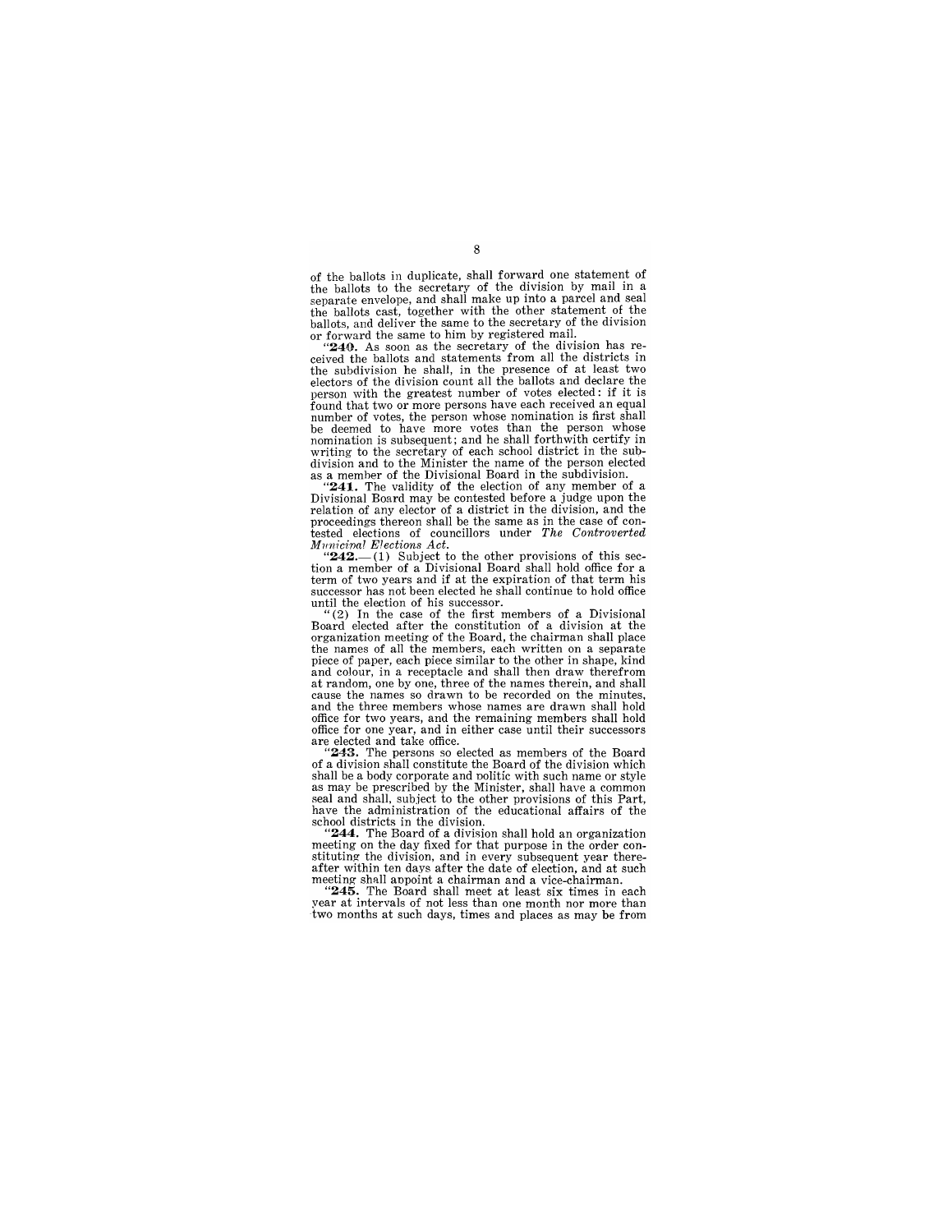time to time fixed by resolution of the Board, and at any other time or place at the call of the chairman or of any three members of the Board.<br>
"246.—(1) In case a Board at a meeting attended by

all the members thereof by resolution appoints certain days, times and places for the holding of periodic meetings of the Board, it shall not be necessary to send any notice of any meeting held in accordance therewith to any member of the Board.<br>Board.<br>"(2) In the case of all other meetings of the Board notice"

n writing thereof shall be given to each member of the<br>Board either by sending the same to him in a duly addressed<br>and prepaid cover by registered mail from a post office in<br>the division, or by delivering such notice to hi

six clear days before the date fixed for the meeting. "(3) A Board may hold a meeting at any time notwith-standing that the requirements of this section as to notice have not been complied with, provided that,-

 $($ a) there is inscribed in the minutes of that meeting a waiver in the following form:

we, the undersigned members of the Divisional<br>Board of , hereby Board of  $\frac{1}{2}$  of  $\frac{1}{2}$  is meeting.

and  $''(b)$  all the members of the Board sign the waiver.

(*b*) all the members of the board sign the waiver.<br>**247.**—(1) No act or proceeding of a Board shall be valid or binding which is not adopted at a meeting at which a quorum of the Board is present.<br>
"(2) A majority of the Board shall constitute a quorum.<br>
"(3) If the number of members of the Board be reduced

to less than a quorum of the Board, the remaining members shall immediately take the necessary steps to fill the vacan- cies on the Board but shall not transact any other business  $\delta$  of the division.<br>
"(4) All questions shall be submitted to the Board on the

motion of the chairman or any other member, and no<br>seconder shall be required.

Comment shall be required.<br>
(5) At all meetings of the Board all questions shall be<br>
lecided by a majority of the votes and the chairman shall<br>
have the right to vote, but in case of an equality of votes the<br>
question shal

ice-chairman from any meeting of the Board, the members  $p$  in the members of the starting of the Board, the members  $p$ 

man of the meeting.<br>
"(7) Every meeting of the Board shall be open and no<br>  $\frac{1}{2}$  "(7) Every meeting of the Board shall be open and no<br>  $\frac{1}{2}$  "herefrom except on account of im-

me shall be excluded to the commodation to the public.<br>
"(8) The chairman of every meeting of the Board shall<br>
nave the right to order the exclusion or expulsion of any<br>
person whose conduct is or has been such as to inte with the proceedings of the meeting.

**"248.** Upon the day fixed by the order constituting a  $\lim_{\epsilon \to 0} \frac{\epsilon}{\epsilon}$  division,-<br> $\lim_{\epsilon \to 0} \frac{\epsilon}{\epsilon}$  all the assets of every school district included in the

division shall become vested in the Board of the

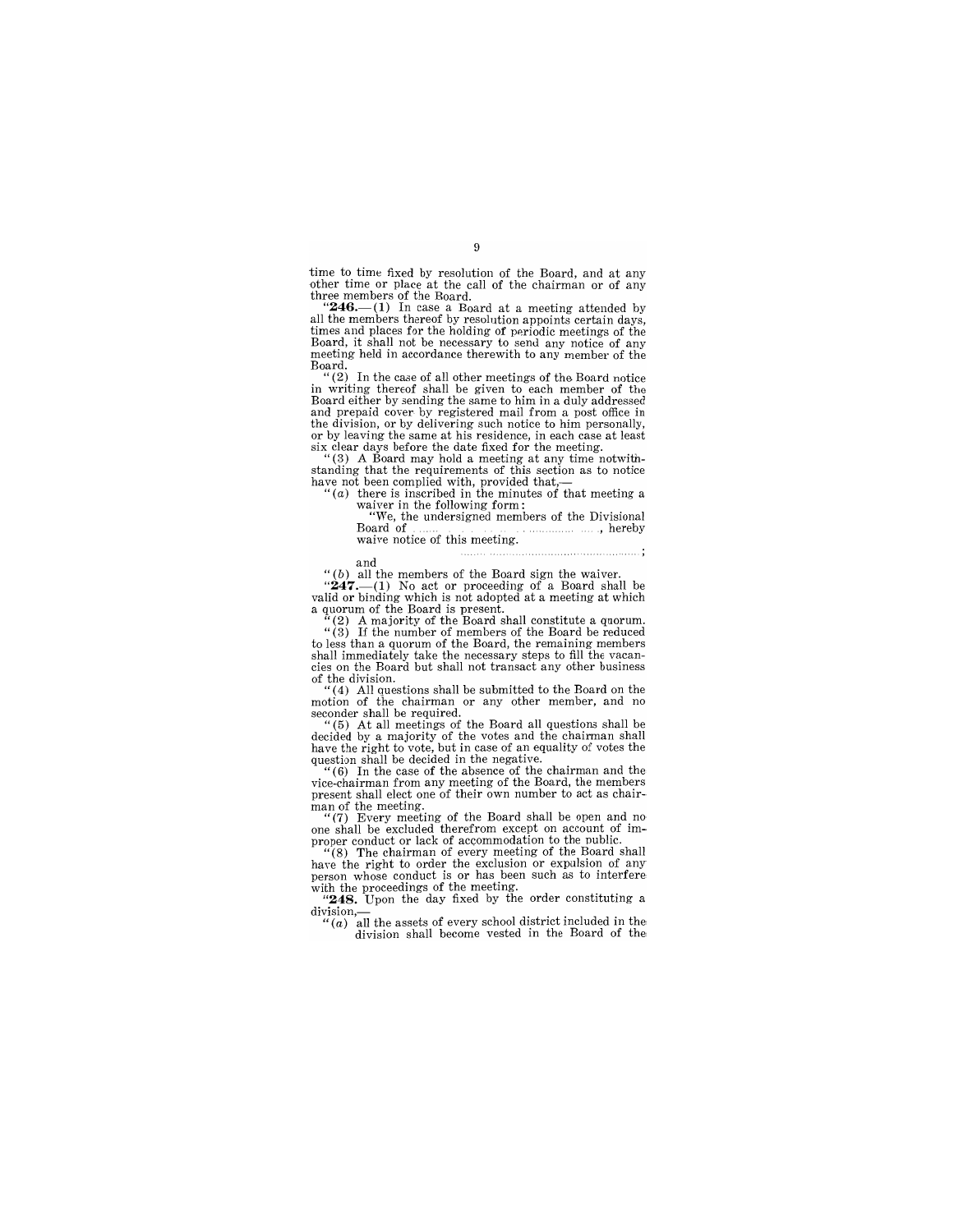division subject to any subsisting charges, liens and encumbrances for the purposes of all the districts included therein:<br>"Provided always that in case the assets of a

"Provided always that in case the assets of a district exclusive of its school site, school buildings, teacherage and school equipment exceed its liabilities, the excess shall be retained by the Divisional Board to be expe educational facilities and equipment not ordinarily furnished by the Divisional Board and which are provided in compliance with a resolution of the board of trustees of the district;

*"(b)*  all the liabilities of each district included in the division shall be payable by the Divisional Board out of the funds of the Board:

"Provided always that in case the liabilities of a district exceed its assets exclusive of its school site, school buildings, teacherage and school equipment, the equalization grants payable in respect of the district and all arrears of taxes owing to the district shall be used for the purpose of paying the amount of the deficiency or for the purpose of reimbursing the Divisional Board for payments made by the Board on account of the said liabilities;

- "(c) the Board of Trustees of each school district in-cluded in the division shall cease to have any of the powers, duties and functions conferred upon a Board of Trustees by sections 119 and 120 hereof powers, unues and functions connected upon<br>and and hall, as and from and after the said day, have the following powers and duties, namely,  $i(i)$  to appoint a chairman and an
	- to appoint a chairman and an honorary secretary-treasurer;
	- "(ii) subject to any regulations of the Divisional Board, to have the care and management of the property of the school district;
	- " (iii) to make representations to the Superin-tendent of the division as to the mainten-ance, repair and extension of the school and other buildings of the district and any furniture and equipment therein;<br>to raise money by voluntary subscription or
	- "(iv) to raise money by voluntary subscription or by other voluntary means for the purpose of providing equipment approved by the Superintendent which is not ordinarily provided by the Divisional Board;
	- "(v) to require the Divisional Board to furnish at the expense of the district apparatus or equipment for the school of the district which is not ordinarily provided by the Divisional Board for the schools in the division;
	- "(vi) at the cost of the division to make arrangements for the supply and maintenance of<br>drinking water and of fuel for the school of the district as may be prescribed by the Divisional Board and to cause the same to be duly carried out;

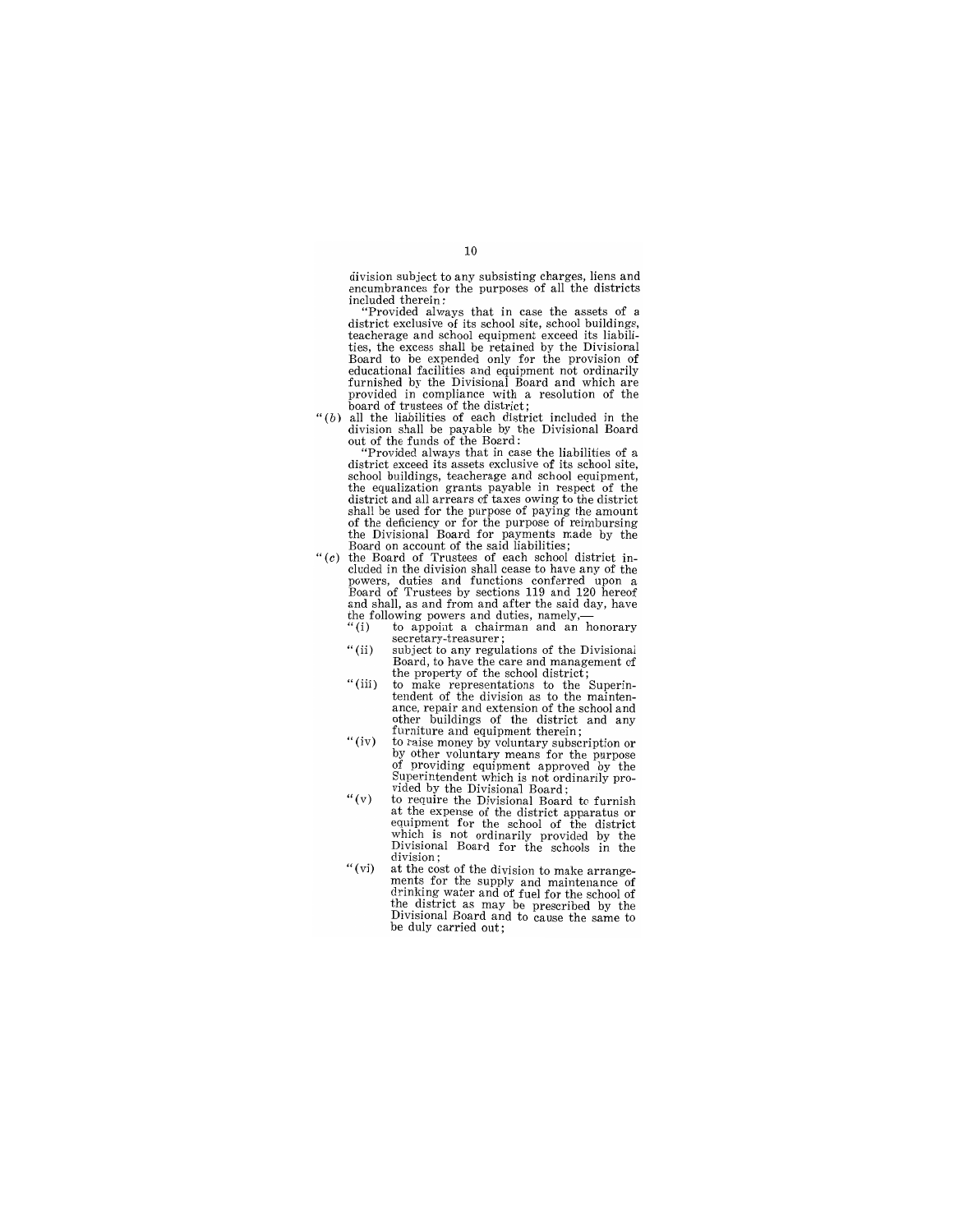- "(vii) at the cost of the division to provide suitthe toilet and sanitary accommodation in<br>the school building, or in the alternative<br>expansive buildings for privies for boys and girls, which buildings shall be erected in the rear of the school house at least ten feet apart, with their entrances facing in oppo-
- site directions or otherwise effectually<br>screened from each other;<br>(viii) to co-operate with the teacher in the care,<br>management and supervision of school<br>nanagement and supervision of school property and subject to any regulations of<br>the Divisional Board and the cost of the the Divisional Board and the cost of the<br>
division to effect any emergency repairs<br>
thereto which may be necessary;<br>
the make such representations to the Super-
- intendent and to the Divisional Board as to the betterment or extension of the educathe betterment or extension of the equelation<br>tional facilities for residents of the district;<br>(x) in case it desires so to do, to nominate by
- in case it desires so to do, to nominate by resolution one or more persons for employment by the Board as teacher in the school of the district;
- "(xi) to meet at the call of any two trustees for the purpose of the consideration of any matter of educational concern to the disratter of equestional concern to the district and to call annual and other meetings<br>of the electors of the district whenever re-<br>uired so to do by law;
- (xii) to make provision for the holding of elections of trustees and the election of mem-<br>tions of trustees and the election of mem-<br>bers of the Divisional Board in accordance bers of the Divisional Board in accordance<br>with the provisions of this Act;
- "(xiii) to perform such other duties as may be required by this or any other Act or the<br>regulations of the Department.<br>
"249.—(1) It shall be the duty of every Divisional<br>loard, and it shall have power,—

- $\mu$  (a) to exercise a general supervision and control over the schools of the division;
- the scotools of the division and to engage a secretary-<br>treasurer and other necessary clerks and servants,<br>treasurer and other necessary clerks and servants,<br>with power to discharge them, and to prescribe the measure and fix their remuneration, and to prescribe their duties and fix their remuneration, and to provide for the expenses incidental to the discharge of vide for the expenses incidental to the duscharge of<br> *(c)* to pay to each member of the Board the sum of not<br> *(c)* to pay then five dollars per day for each meeting
- more than five dollars per day for each meeting, but not exceeding ten meetings in any one year, together with an allowance of not more than eight bether with an allowance of not more than eight<br>ents per mile for every mile necessarily travelled<br>a coming to and returning from meetings of the in coming to and returning from meetings of the Divisional Board;
- *"(d)* to provide and appoint, for schools of districts com- prised in the division, duly qualified teachers under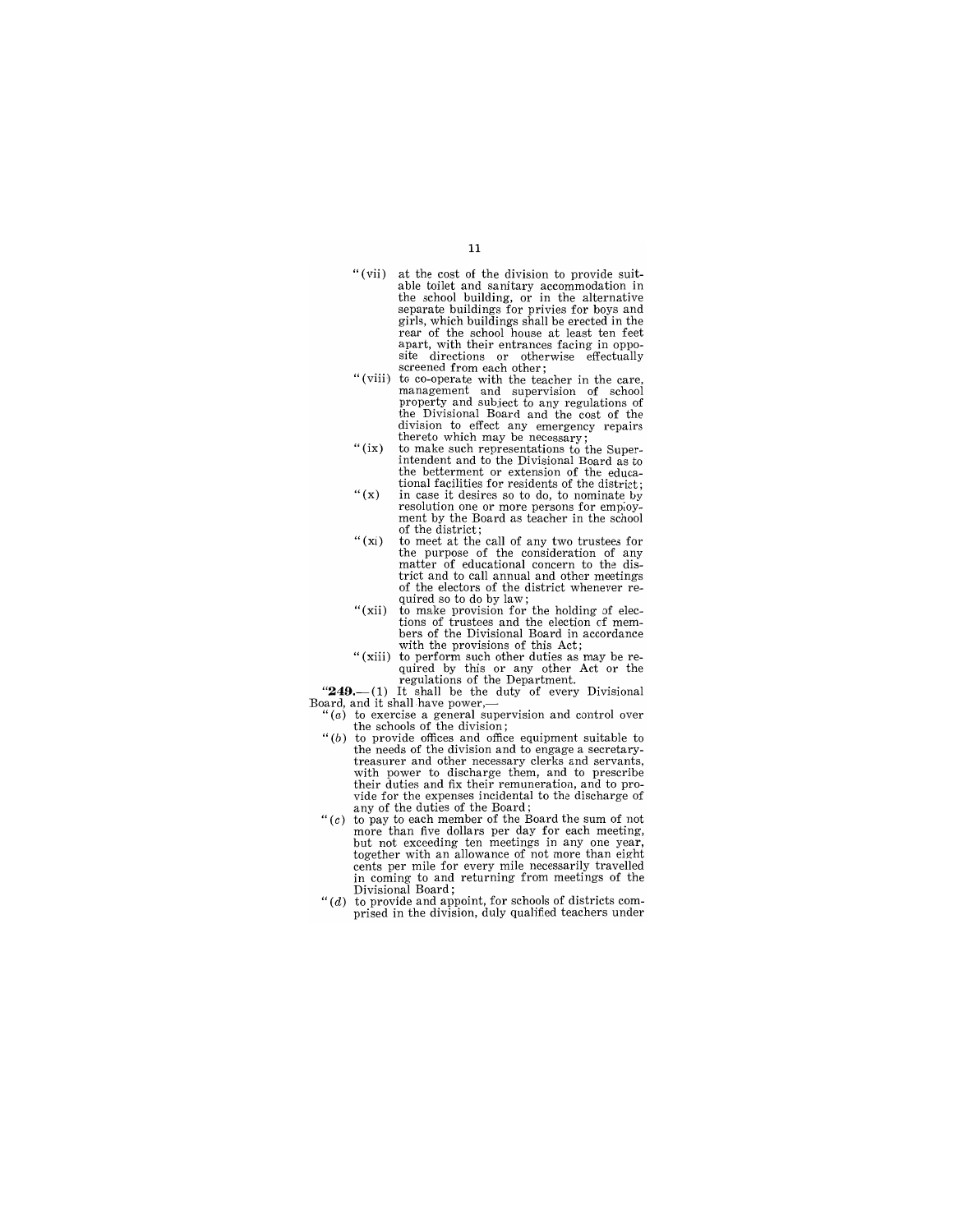a contract in writing in the form prescribed by this Act and to forward to the Department a true copy thereof;

- $"(\epsilon)$  to confer with and consult the Superintendent concerning the educational problems and needs of the<br>division and to consider any recommendations which the Superintendent may make with regard thereto;
- *"(f)* to provide, with the approval of the Superintendent, b provide, with the approval of the Superintendent,<br>chen deemed expedient, at what times pupils may<br>e admitted to Grade I;
- *"(g)* to make, where necessary, provision for the attend- ance of pupils at schools outside of the district in which their parents or lawful guardians reside, and for the payment to a parent or lawful guardian of a reasonable sum on account or in lieu of the cost of a *"(h)* to provide for the enforcement of *The School At-*
- o provide for the enforcement of *The School Attendance*<br>*midance Act and to appoint such attendance*<br>ficers as the Board may consider necessary or the
- omcers as the board may consider necessary or the<br>
Minister may require;<br>
(*i*) to suspend or expel from the school any pupil<br>
who upon investigation by the Board is found to be no upon investigation by the Board is found to be<br>uilty of open opposition to authority, habitual<br>exilect of duty, the use of profane or improper meghect of duty, the use or protane or improper<br>
tone or well-being of the school;<br>
to prepare and adopt a salary schedule applicable
- to prepare and adopt a salary schedule applicable<br>of all classes of teachers employed in the schools of<br>addivision;
- $(k)$  the division,<br>
its pay every month the salaries of all teachers in
- (*l*) to insure and keep insured all school buildings and  $\frac{1}{2}$  coupling to insure the coupling of the coupling of the coupling of the coupling of the coupling of the coupling of the coupling of the coupling of the co "( $m$ ) to select and provide from the list authorized by"
- the Minister all such reference books for the use of the pupils and teachers, and all such globes, maps, e pupils and teachers, and all such globes, maps,<br>harts, and other apparatus approved by the in-<br>pector as being required for the proper instruction<br>f pupils;
- $''(n)$  to allow students enrolled in the normal schools to o anow succesus enroued in the normal schools to<br>thend any class-room of any public or separate<br>chool in the district at any time while it is in<br>session, for the purpose of observation and practice<br>hing; teaching;<br>"(o) to cause to be erected and maintained on the school
- betwee to be erected and maintained on the school<br>founds a flag-pole, with all requisite attachments<br>or raising and lowering a flag, and to furnish a<br>system four feet long and not less than two feet ss than four feet long and not less than two feet<br>ride, and to cause the said flag to be displayed from scribed by regulation, and when not so displayed to<br>cribed by regulation, and when not so displayed to<br>a hung upon the wall inside the school poor;
- " $(p)$  to make regulations for the management of the o make regulations for the management or the<br>chool, subject to the provisions of this Act, and to<br>numunicate them in writing to the teacher;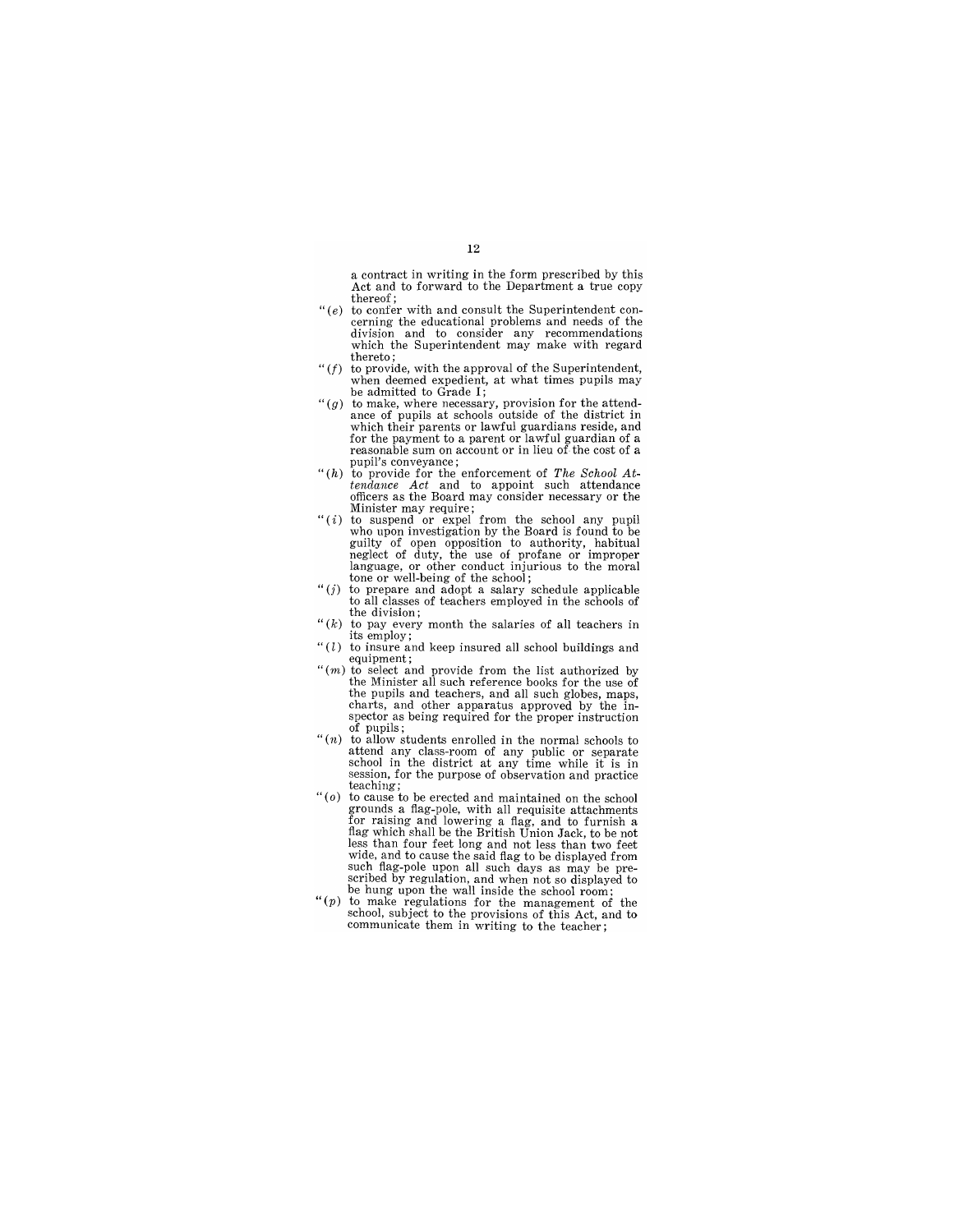- $\ddot{ }$ " (q) to see that the school is conducted according to the provisions of this Act and the regulations made pursuant thereto;
- " $(r)$  to see that the law with reference to compulsory
- education is observed;<br>
(s) to settle all disputes arising in relation to the school<br>
between the parents or children and the teacher;
- petween the parents or children and the teacher;<br>(t) subject to the provisions of this Part, to have and exercise all of the powers and duties conferred or<br>exercise all of the powers and duties conferred or<br>mposed by this Act on the board of trustees of a<br>chool district.

"(2) In case the Board of a school district in the division passes a resolution requesting that religious instruction be provided subject to the provisions of sections 147, 148 and 149 of this Act in any school in that district and transmits a copy of such resolution to the Divisional Board, it shall be the duty of the Divisional Board to appoint to that school a teacher nominated by the trustees of the district.<br>"(3) If the board of a school district in a division passes

given in a school in the district and transmits a copy of the given in a school in the district and transmits a copy of the resolution to the Divisional Board, it shall be the duty of the Divisional Board to appoint to that school a teacher nomi-nated by the Board of the district.

(4) In case the Board of Trustees of any school district included in a division passes a resolution requiring the Divisional Board to provide at the cost of the district Tristandal Dard to provide at the cost of the usince<br>the Divisional Board for the schools in the division the<br>divisional Board for the schools in the division the<br>divisional Board shall upon receipt of a copy of such reso-

**200.** A Divisional Board shall at its discretion have<br> $0Wer,$ <br>"(a) to determine what school any of the children of the

- division shall attend;
- $(6)$  to employ such physicians, dentists and nurse and o employ such physicialis, dentists and hurse and<br>linics as may be deemed requisite to care for the<br>lealth of pupils and advise parents and the said exact with respect thereto; and to take such steps<br>nd make such steps as it may deem neces-<br>and make such expenditures as it may deem neces-<br>ary to safeguard the health of pupils;
- *"(c)* to exclude from attendance at a school any pupil o exclue rion atenuation at a school any pupil<br>who, in the judgment of the Superintendent, is so<br>class instruction by a skilful teacher, or whose<br>presence is detrimental to the education and welresence is detrimental to the education and wel-<br>are of other pupils in attendance at the school,<br>ubject, however, to the right of an appeal by the<br>narent or lawful guardian of such pupil to the chief
- inspector, whose decision shall be final;<br>  $(d)$  to pay the expenses of any members of the Div-<br>
isional Board, or of any officials thereof, incurred<br>
in attanding any convention of school trustees or any other educational convention or conference;
- $" (e)$  subject to section 159 of this Act, to suspend or duct, neglect of duty or for refusal or neglect to duct, neglect of duty or for refusal or neglect to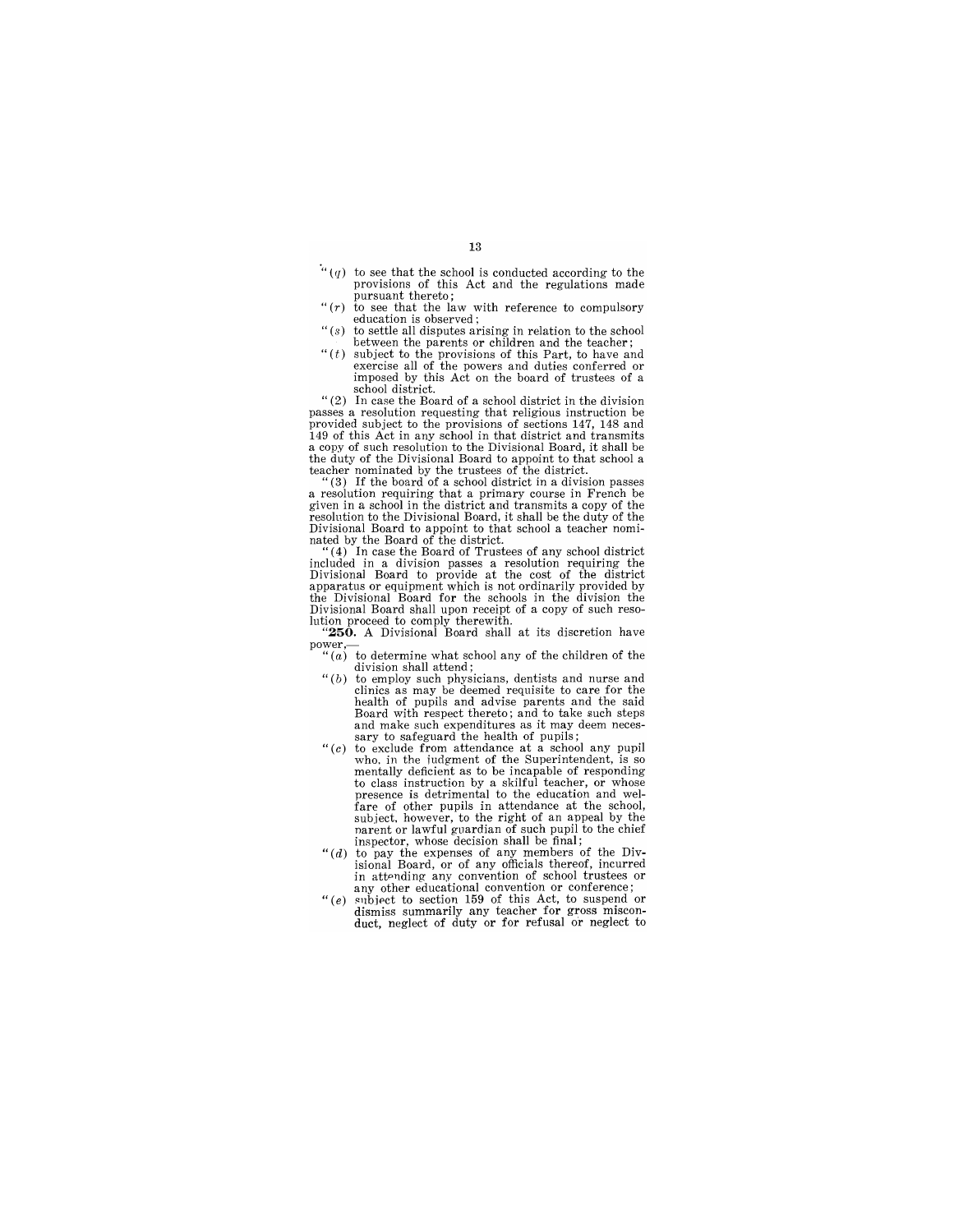obey any lawful order of the Board, and to report every suspension or dismissal to the Department in writing with a full statement of the circumstances;

- *"(f)* to employ specially qualified teachers to encourage and direct instruction in manual arts, household economics, physical training, music, art, or other branches of the public or high school course of study throughout the schools of the division;
- *"(g)* to furnish the pupils with luncheon at the noon hour, either free of charge or at a price to be fixed by the Board;
- $(n)$  to furnish the pupils with text-books, exercise books, pens, pencils and other supplies, either free of charge or at a price to be fixed by the Board.

"251. Subject to the other provisions of this Act the Board of a division may enter into an agreement with the Board of any town, village, consolidated or separate school<br>district for the inclusion of any such school district in the<br>division upon such terms as may be agreed upon, including<br>provisions as to the rate of taxation to b ratepayers of the district or any part thereof.

"252. The Board of each district which has entered into any such agreement shall forward a copy thereof to the Minister. "253. In the event of the Minister approving the agree-

ment, the Board shall then prepare, in the form prescribed, notices to the effect that in the event of not receiving a demand in writing from twenty-five per cent of the electors of the district, within eight days from the date of the notice, the Minister may, without any further notice or action, include the district in the school division.

"254. In the event of a written demand, bearing the proper number of signatures, being delivered to the secretary within eight days from the date of the notice, the Board shall, as soon as conveniently may be, cause a meet-ing of the electors in the district to be held to vote for or against inclusion in the school division. against inclusion in the school division.<br>" $255$ .—(1) All the provisions of this Act relating to the

conduct of a first school meeting and the taking of a poll thereat, except such as relate to the election of trustees, shall apply to any meeting held pursuant to the provisions of this Part of this Act.

"(2) Forthwith after every such meeting, the chairman thereof shall certify to the· result of the poll in the form prescribed by the Minister, and shall place in an envelope the certificate, the poll list, ballots, declarations and all other records of the poll, and shall securely seal the same other records of the poll, and shall securely seal the same and shall send the same by registered mail to the Minister. "256. Upon being satisfied that the poll has been held

substantially in accordance with the provisions of this Act and that a majority of the votes cast have been cast in favour of inclusion in the school division, the Minister may by order include the district in the school division. "257. A notice of such order shall be published in *The* 

*Alberta Gazette* and upon such publication all the conditions precedent to the taking of the poll shall be deemed to have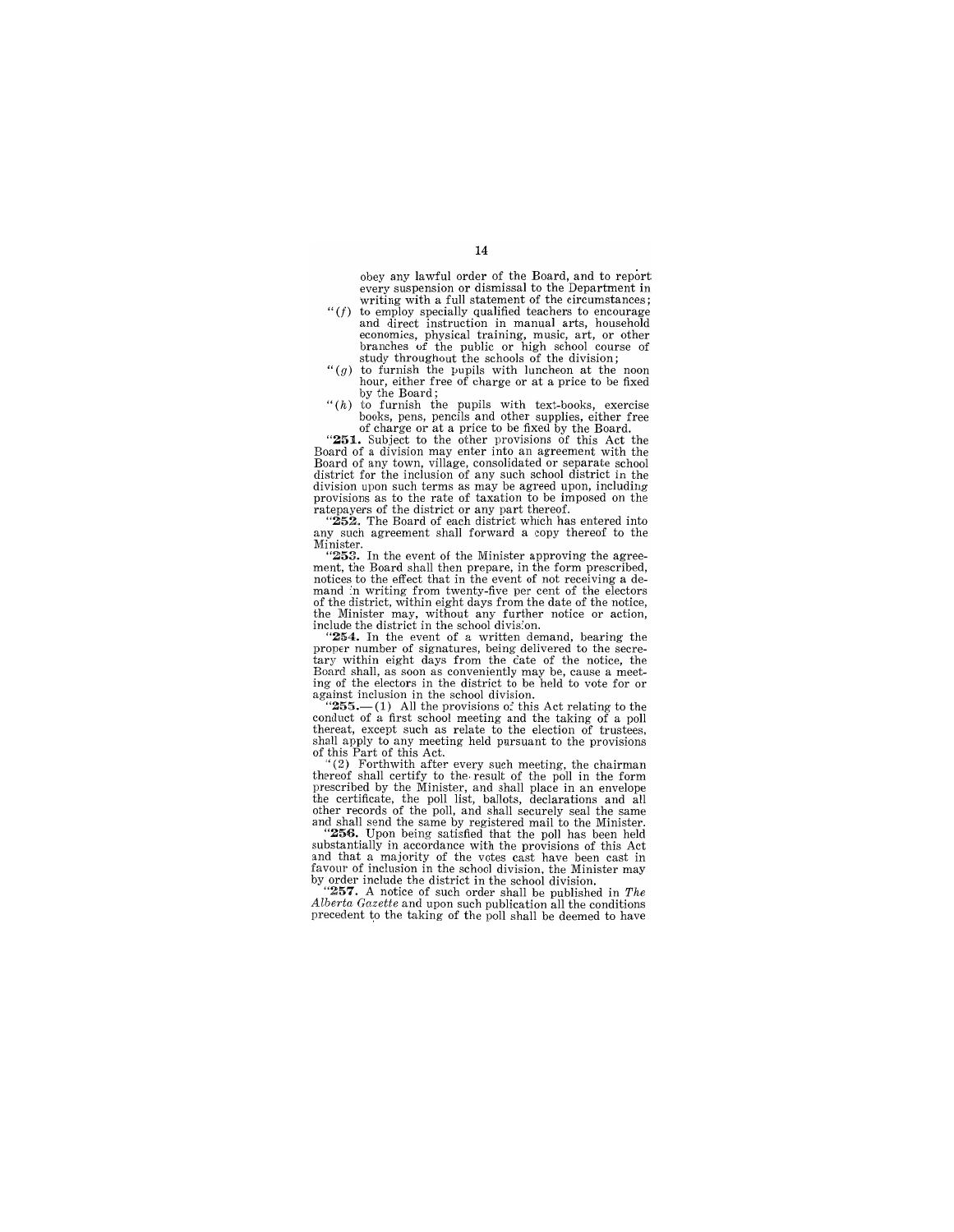been fully complied with and the legality of such inclusion shall not be questioned in any way, and the terms of the said agreement shall be given full effect.

"258. On or before the fifteenth day of May in each year the secretary-treasurer of any municipal district within which any school district included in a division is situate shall certify in writing, under his hand, to the secretary of the Divisional Board,—<br>
"(a) the total assessed value of all lands, minerals and

timber;

" $(b)$  the total assessed value of all buildings and improvements (on lands in hamlets) ;

" (c) the total of all assessments for business tax,—<br>"within the municipal district which are in any school district included in a division and are liable to assessment and

taxation for the purposes of such school district.<br>
"259. The Minister of Municipal Affairs shall on or<br>
before the fifteenth day of May in each year certify, under<br>
his hand, to the secretary of the Divisional Board,—<br>
"

timber;

" $(b)$  the total assessed value of all buildings and improvements (on lands in hamlets) ;

" $(c)$  the total of all assessments for business tax,-

"within any improvement district which are in any school district included in a division and are liable to assessment and taxation for the purposes of such school district.

"260. On or before the fifteenth day of May in each year the Divisional Board shall prepare and adopt,-

- "(a) an estimate of expenditures for the current year for the provision for the ordinary and general educational requirements of all the school districts included in the division; and
- *"(b)* a statement of any special expenditures incurred in complying with any resolution of the Board of Trustees of a school district included in the division requiring the provision at the expense of the district of any apparatus or equipment for the school of the district which is not ordinarily provided by the Board for the schools in the division.<br>"261. As soon as the Divisional Board has received the

certificates as to assessed values from the secretary-trea-<br>surer and the Minister of Municipal Affairs, which are<br>required by this Part to be furnished by them, it shall proceed to ascertain by comparison of the assessed values the part of its estimated general expenditure which should be borne by each municipal district and improvement district in respect of each school district wholly or partially included therein and the part of any expenditure incurred in providing apparatus or equipment for a school district in compliance with a resolution of the Board of Trustees thereof requiring that the same be provided at the cost of the district, which should be borne and paid by each municipal district and imnrovement district in which the said school district is included either wholly or in part, and shall thereupon requisition each such municipal district and improvement district for the payment of its rateable share of the estimated and other expenditures aforesaid.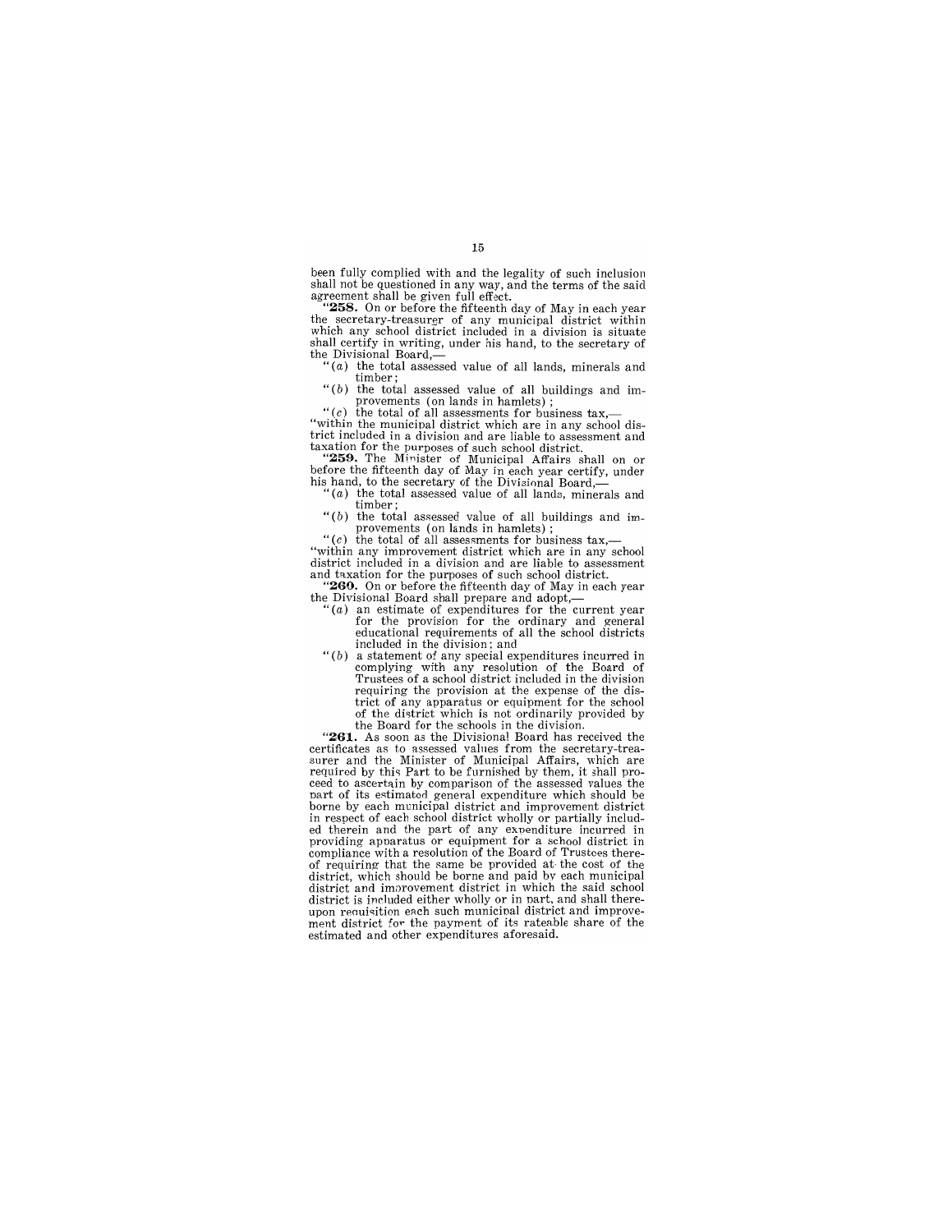"262. Each municipal district and the Minister of Municipal Affairs shall pay to the Divisional Board the amount of the sum so requisitioned by equal quarterly payments on the first day of each of the months of October, January, April and July.

"263. In the case of a school district which is included in a division and is situated wholly or partially within an improvement district the Minister of Municipal Affairs is empowered, and it shall be his duty, to levy the amounts for the payment of which requisitions are made by the Divisional Board in pursuance of this Part against the property and businesses in the school district which are liable to assessment and taxation under *The Improvement Districts Act,* 1927, and which are liable to assessment and taxation in a school district for the purposes thereof: and for the purpose of making and enforcing such levy the Minister of Municipal Affairs shall have the same powers of levying and collecting as are conferred upon him by *The Improvement Districts Act,* 1927, for the levy and collection

of taxes payable under that Act.<br>
"264. The Divisional Board may from time to time with<br>
the consent of the Minister borrow from any bank or banks any sum or sums required for the purpose of meeting its current requirements, and may charge any sums of money which are for the time being due to it and outstanding with the repayment of any sum or sums so borrowed. Such bor-rowings shall not exceed the total amounts of the moneys owing to the division on account of requisitions so due and outstanding.

"265. A Divisional Board may from time to time borrow upon the security of the division any sum or sums required for the purpose of providing school accommodation in the division by acquiring sites for and building or purchasing and furnishing schools, or by adding one or more rooms to an existing schools, and for the provision and furnishing of dormitories in connection with any such school.

266. All the provisions of this Act relating to the issuing of debentures by a school district shall apply *mutatis mutandis* to the issue of a debenture by a school division, subject to the provisions following, namely,-

- $f(a)$  It shall not be necessary to submit the by-law authorizing the debenture to the electors, provided that the total amount of the debenture borrowings of the division in the year does not exceed twenty thousand dollars;
- $"(b)$  A poll of the electors of the division for and against the by-law shall not be held unless the demand is
- signed by twenty electors of the division;<br>
"(c) The secretary of the division shall be the returning<br>
officer for the purpose of taking a poll, and the<br>
secretary of each school district comprised in the division shall be the deputy returning officer for
- each such district;<br>
"(d) The poll shall be held on such date as may be specified by the returning officer in the notice of the poll;
- $\mathcal{L}(e)$  it shall be the duty of each deputy returning officer to conduct the poll in his own district:

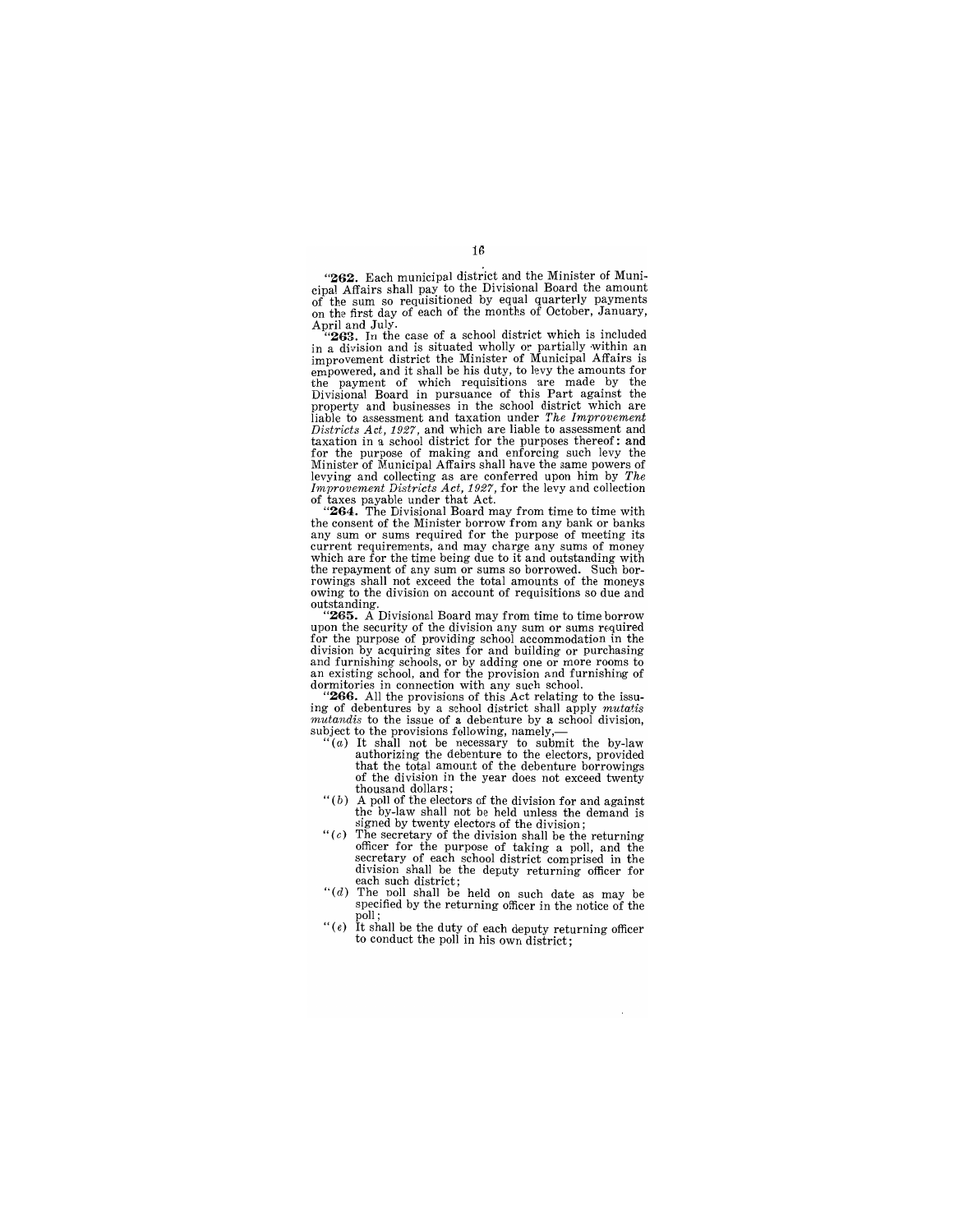" $(f)$  The proceedings from and after the close of the poll shall be the same as are provided in this Act in the shall be the same as are provided in this Act in the case of an election of a member of a Divisional Board.

**"267.**—(1) Upon the constitution of a division the Minister shall appoint a Superintendent for the division.<br>"(2) It shall be the duty of every such Superintendent<br>to confer with the Board of the division as to the educa thereon; to attend all meetings of the Board, to exercise general supervision over all schools and teachers under the jurisdiction of the Board; and to assist the Board in the discharge of its duties. "268. The grants which but for this Part would be pay-

able to the Board of a district under *The School Grants Act*  in respect of any school comprised in a division shall be paid to the Divisional Board.

**Particular CONSTRAINERT PROPERTY** and the Divisional Dorder make regulations governing procedure to be followed<br>in respect of any proceeding or thing authorized by this<br>Part in any case where the express provisions of thi

able. "(2) Every order made pursuant to this section shall be published in *The Alberta Gazette* and upon such publication shall have the same force and effect as if the same had been enacted by this Act.

 $(3)$  In case default is made in electing any member of the Board of a division or a trustee of a school district contained in a division or in making the appointment of any officer which any such Board is required to make by this Part, the Minister may by writing appoint a per as the case may be, and the person so appointed shall hold office for the same term and subject to the same conditions as if he had been duly elected or appointed pursuant to the other provisions of this Part.

- $"270...$  (1) In this section,—<br>" $270...$  (1) In this section,—<br>"(a) 'Protestant School District' means a school district" included in a division in which district a majority
- of the electors are Protestants; and " (b) 'Roman Catholic School District' means a school district included in a division in which district a majority of the electors are Roman Catholic. majority of the electors are Roman Catholic.<br>
"(2) In case the board of trustees of any Roman Catholic

School District or Protestant School District in a division forwards to the Minister a certified copy of a resolution passed by that board requesting the exclusion of their school district from the division on account of dissatisfaction of the board with facilities for religious education, together with certified copies of resolutions passed by the boards of at least two other school districts in the same division approving the first mentioned resolution, the Minister shall<br>by order direct the taking of a vote of the electors in that<br>school district as to whether or not the district is to be<br>excluded from the division and shall fix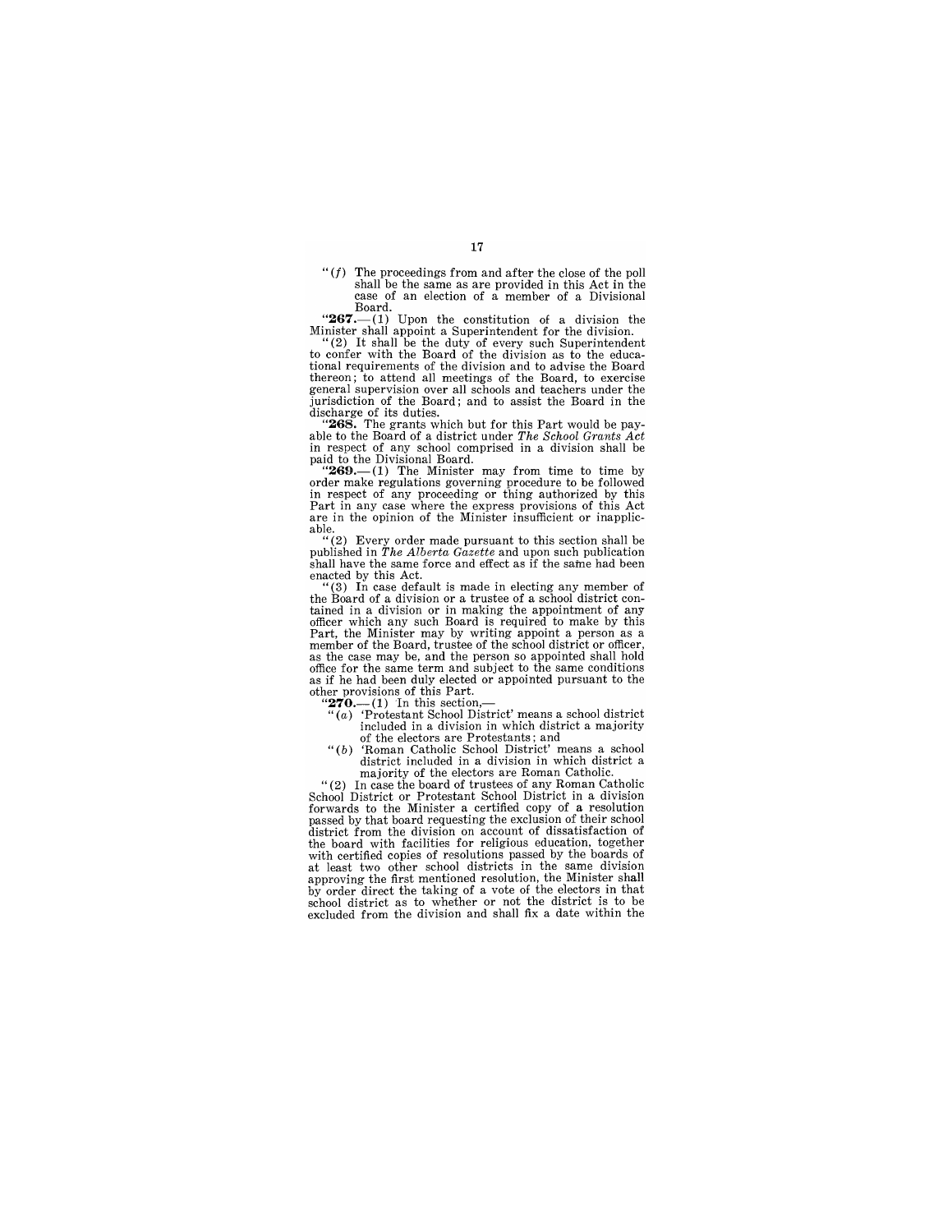sixty days of the receipt by him of such certified copies for the taking of the vote, and shall send by mall to the secretary of such school district a copy of the order.

 $(3)$  Upon the making of such order it shall be the duty of the board of such district to hold a poll of the electors in the district wishing to be excluded upon the day fixed for that purpose in the order in the same manner as is provided by sections 179 to 193 of this Act subject to such modifications as may be prescribed by the Minister for the purpose

 $(4)$  If, as a result of the vote so taken, there is a majority in favour of the exclusion of such district from the division, the Minister shall proceed, as soon as it may condivision, the Minister shall proceed, as soon as it may conveniently be done, to make an order for the exclusion of such district from the division to take effect not later than the thirty-first day of December following the taking of the vote.

- $\cdot$  (5) Such order shall prescribe and determine,—<br>  $\cdot$  (a) the properties which shall be transferred by the<br>
Divisional Board to the board of trustees of such<br>
excluded district; and<br>  $\cdot$  (b) the liabilities of the Di
- to such excluded district which are in future to be borne and paid by that district.
- "(6) Every such order shall be published in *The Alberta Gazette.* 
	-
	- "(7) Upon any order of exclusion taking effect,—<br>"(a) the liabilities of the Divisional Board attributable the liabilities of the Divisional Board attributable<br>to such excluded district shall in future be borne
	- and paid by the school district; and<br>
	"(b) the school district shall not be again included in a<br>
	division unless a vote has been taken therein and<br>
	the inclusion is approved by a majority of the<br>
	electors voting thereon, a inclusion under this subsection shall be regulated, in so far as possible, in the same manner as that provided for the exclusion of such district.

**"271.** In the event of there being a conflict between the provisions of this Part or any regulation made pursuant to section 260 and any other provisions contained in this Act or in any other Act, then the provisions of this Part shall prevail. "272. Nothing in this Part shall affect any right con-

**"272.** Nothing in this Part shall affect any right conferred by Part I of this Act upon any minority of electors in any district, whether Protestant or Roman Catholic, to establish a separate school therein."

**16.** The said Act is further amended as to the Schedule thereof by adding thereto the following new Forms:<br>"FORM H.

"NOTICE OF TERMINATION OF CONTRACT BETWEEN BOARD AND TEACHER. "

(Post Office Address).

"Dear Sir (or Madam) : (Date) .

"I am directed by the Board of Trustees of the School District of the Province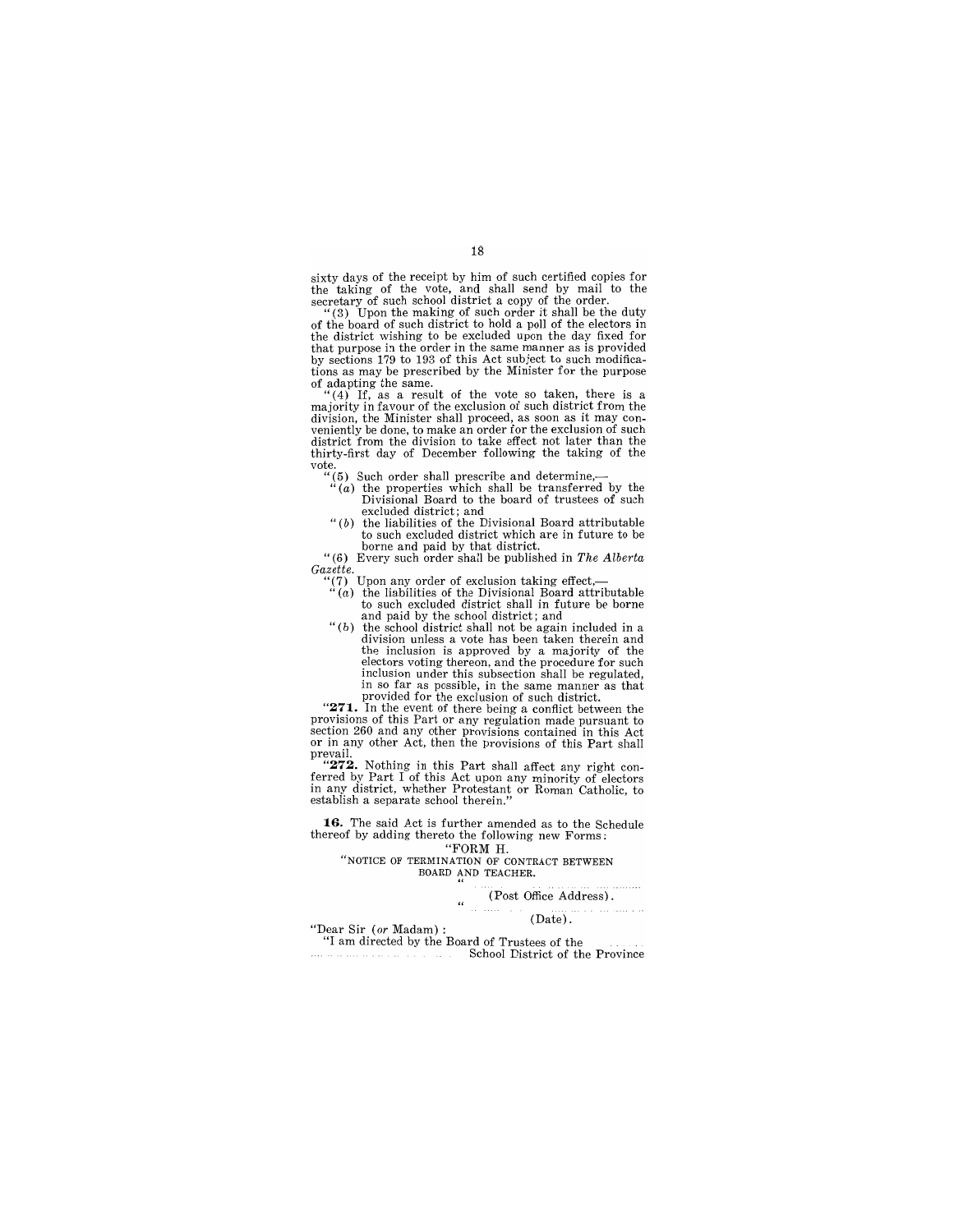of Alberta, Number ...................., to notify you that your<br>services as teacher of the school in this district will not be required after *insert date*<br>*on which termination is to take effect*). *(insert date*<br>"Yours truly,

(Secretary-Treasurer).<br>
"N.B.—Section 157 of *The School Act, 1931*, provides<br>
that to be legal, thirty clear days must elapse between the<br>
date of the service of the notice and the date inserted on<br>
which termination is

## "FORM I. "The School Division of

"Nomination of Candidate for Election as a Member of the Board of the said Division.

"We, the undersigned, do hereby nominate

of (Name of Candidate). (Post Office Address). an elector of the School District of , No. , of the Province of Alberta, a school district included in subdivision No. of the said division, as a candidate for election as a member of the Board of the said division for the said subdivision. "Dated this day of ............... , 193

"A delegate for the said subdivision.

"An elector of the School District of .... included in the said subdivision.

"FORM K.

"The School Division of . "I, the undersigned,

(Name).

of

(Post Office Address). (Occupation).<br>
an elector of the School District of<br>
No. . . . . of the Province of Alberta, a school<br>
district included in subdivision, to hereby consent to my being nominated as a<br>
division, do he division.<br>
"Dated this  $\dots \dots$ , day of  $\dots \dots \dots$ , 193...

"Signature of Candidate".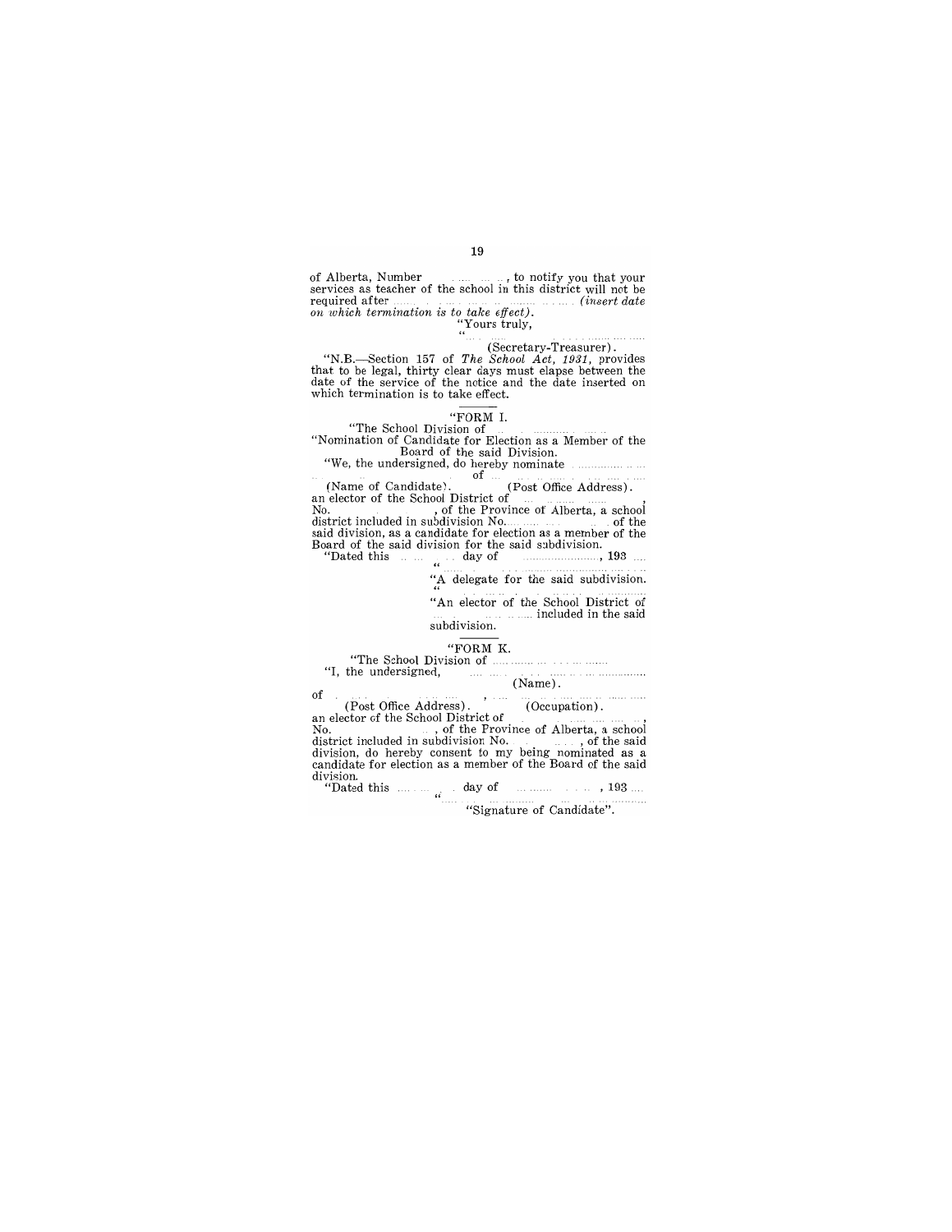**17.** The said Act is further amended by adding at the end of Schedule the following:

"PART II OF THE SCHEDULE. "TABLE OF FEES.

"Table of fees for complete courses  $(7 \text{ to } 8 \text{ units})$ , partially in Grades IX, X and XI and partially in Grade XII, showing the amounts chargeable to the school district and to the parent respectively.

|                                                                                                                                                                           |                                                                                      | o Unit Course—rotal rees 540.00.  |                                                    |
|---------------------------------------------------------------------------------------------------------------------------------------------------------------------------|--------------------------------------------------------------------------------------|-----------------------------------|----------------------------------------------------|
| No. of Units Taken                                                                                                                                                        |                                                                                      |                                   |                                                    |
| Grades IX, X,<br>XI, First Year<br>Commercial<br>Course, Second<br>Year Com-<br>mercial Course.<br>First Year<br>Technical<br>Course, Second<br>Year Technical<br>Course. | Grade XII.<br>Third Year<br>Commercial<br>Course, Third<br>Year Technical<br>Course. | Fees Chargeable<br>to S.D.        | Fees Chargeable to<br>Parent or Lawful<br>Guardian |
| 7                                                                                                                                                                         |                                                                                      | \$30.00                           | \$10.00                                            |
| 6                                                                                                                                                                         | $\frac{1}{2}$ $\frac{3}{4}$                                                          | 27.00                             | 13.00                                              |
| 5                                                                                                                                                                         |                                                                                      | 22.50                             | 17.50                                              |
|                                                                                                                                                                           |                                                                                      | 18.00                             | 22.00                                              |
| $\frac{4}{3}$<br>$\frac{3}{2}$ 1                                                                                                                                          |                                                                                      | 13.50                             | 26.50                                              |
|                                                                                                                                                                           | $\begin{array}{c} 5 \\ 6 \\ 7 \end{array}$                                           | 9.00                              | 31.00                                              |
|                                                                                                                                                                           |                                                                                      | 4.50                              | 35.50                                              |
|                                                                                                                                                                           |                                                                                      | 7 Unit Course—Total Fees \$40.00. |                                                    |
| 6                                                                                                                                                                         |                                                                                      | \$30.00                           | \$10.00                                            |
| 5                                                                                                                                                                         | $\frac{1}{2}$ $\frac{3}{4}$ $\frac{4}{5}$                                            | 25.00                             | 15.00                                              |
|                                                                                                                                                                           |                                                                                      | 20,00                             | 20.00                                              |
| 4321                                                                                                                                                                      |                                                                                      | 15.00                             | 25.00                                              |
|                                                                                                                                                                           |                                                                                      | 10.00                             | 30.00                                              |
|                                                                                                                                                                           | $\overline{6}$                                                                       | 5.00                              | 35.00                                              |

8 Unit Course—Total Fees \$40.00.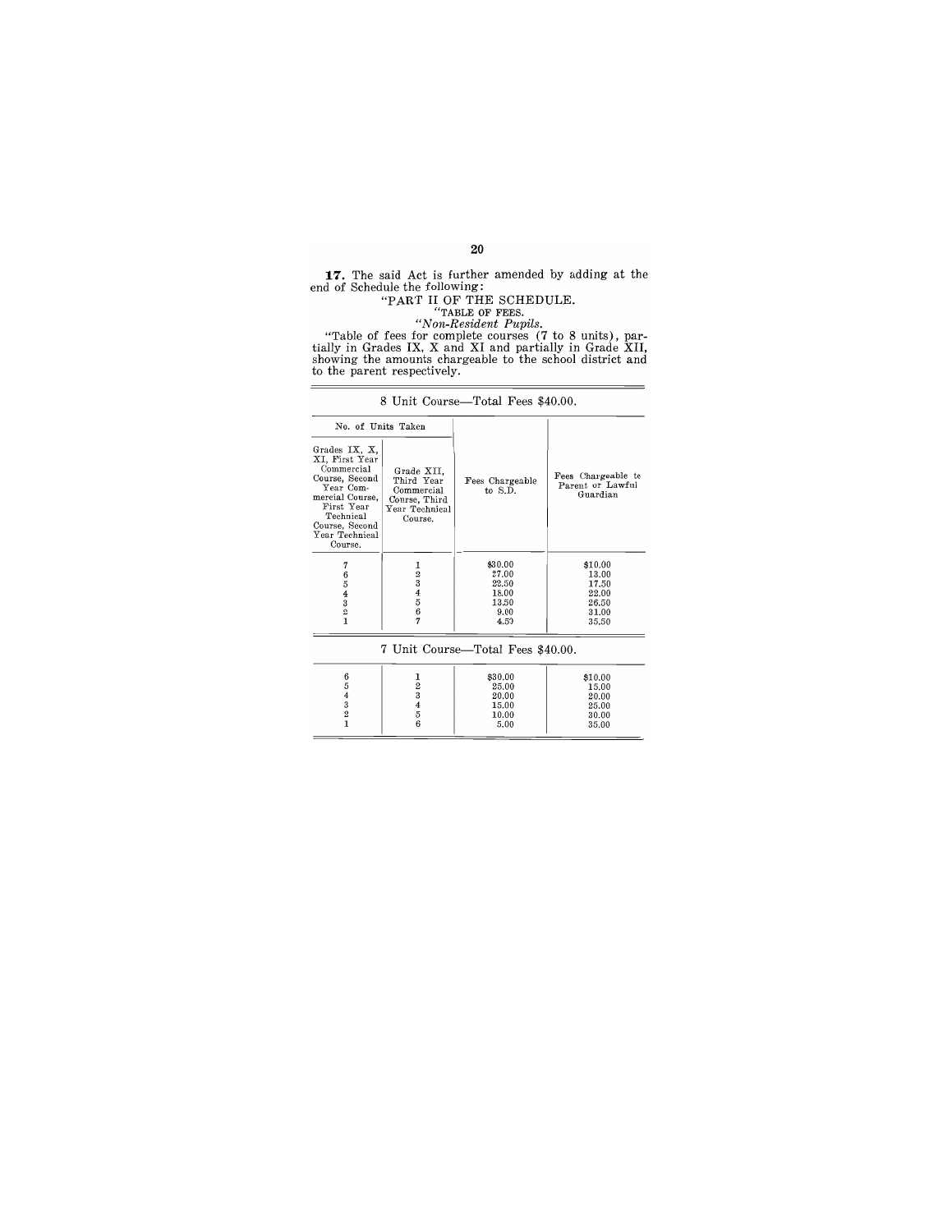### *"Non-Resident Pupils-Partial Courses.*

"Table of fees for partial courses (2 to 6 units), partially in Grades IX, X and XI and partially in Grade XII, show-ing the amounts chargeable to the school district and to the parent respectively.

 $\overline{\phantom{a}}$ 

 $\equiv$ 

| 6 Unit Course-Total Fees \$35.00.                                                                                                                                                                                                                                                                                                                                                                                |                                                        |                                            |                                                    |  |  |
|------------------------------------------------------------------------------------------------------------------------------------------------------------------------------------------------------------------------------------------------------------------------------------------------------------------------------------------------------------------------------------------------------------------|--------------------------------------------------------|--------------------------------------------|----------------------------------------------------|--|--|
| No. of Units Taken<br>Grades IX,<br>X, XI                                                                                                                                                                                                                                                                                                                                                                        | Grade<br>XII                                           | Fees Chargeable<br>to S.D.                 | Fees Chargeable to<br>Parent or Lawful<br>Guardian |  |  |
| 5<br>4<br>3<br>$\overline{2}$<br>$\mathbf{1}$                                                                                                                                                                                                                                                                                                                                                                    | ı<br>$\mathbf{2}$<br>3<br>$\overline{\mathbf{4}}$<br>5 | \$25.00<br>20.00<br>15.00<br>10.00<br>5.00 | \$10.00<br>15,00<br>20.00<br>25.00<br>30.00        |  |  |
| 5 Unit Course—Total Fees \$30.00.                                                                                                                                                                                                                                                                                                                                                                                |                                                        |                                            |                                                    |  |  |
| 4<br>3<br>$\overline{2}$<br>$\mathbf{1}$                                                                                                                                                                                                                                                                                                                                                                         | 1<br>2<br>3<br>4                                       | \$20.00<br>15.00<br>10.00<br>5.00          | \$10.00<br>15.00<br>20,00<br>25.00                 |  |  |
| 4 Unit Course—Total Fees \$25.00.                                                                                                                                                                                                                                                                                                                                                                                |                                                        |                                            |                                                    |  |  |
| 3<br>$\overline{\mathbf{2}}$<br>$\mathbf{1}$                                                                                                                                                                                                                                                                                                                                                                     | 1<br>$\overline{2}$<br>3                               | \$15.00<br>10.00<br>5.00                   | \$10.00<br>15.00<br>20.00                          |  |  |
| 3 Unit Course-Total Fees \$20.00.                                                                                                                                                                                                                                                                                                                                                                                |                                                        |                                            |                                                    |  |  |
| 2<br>$\mathbf{1}$                                                                                                                                                                                                                                                                                                                                                                                                | 1<br>$\overline{2}$                                    | \$10.00<br>5.00                            | \$10.00<br>15.00                                   |  |  |
| 2 Unit Course-Total Fees \$15.00.                                                                                                                                                                                                                                                                                                                                                                                |                                                        |                                            |                                                    |  |  |
| 1                                                                                                                                                                                                                                                                                                                                                                                                                | 1                                                      | \$5.00                                     | \$10.00                                            |  |  |
| "FEES FOR PARTIAL COURSES.<br>"Grades IX, X, XI, First Year Com-<br>\$5.00 per unit.<br>mercial Course, Second Year Com-<br>mercial Course, First Year Tech-<br>nical Course, Second Year Tech-<br>nical Course  (1 to 5 Courses)<br>"Grade XII, Third Year Commercial<br>Course, Third Year Technical<br>\$10.00 for first unit<br>and \$5.00 for each<br>Course $\ldots$ (1 to 6 Courses)<br>unit thereafter." |                                                        |                                            |                                                    |  |  |

**18.** This Act shall come into force on the day upon which it is assented to.

21